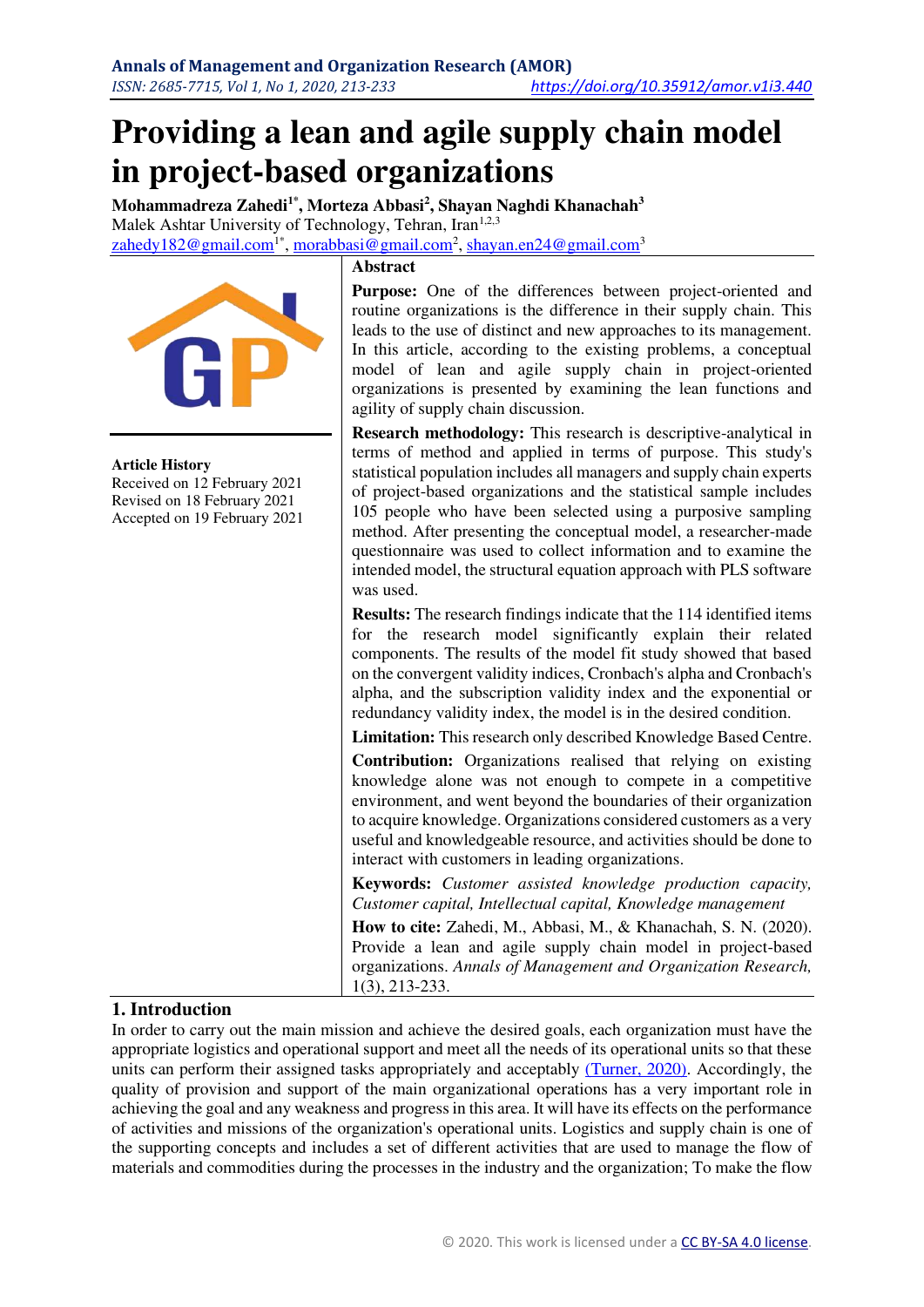of materials and commodities as smooth as possible [\(Gaudenzi & Christopher, 2016\).](#page-18-0) In general, the main goal in logistics and supply chain activities is to make effective use of the elements involved in the supply chain, including supplier, manufacturer, distributor and customer, in order to provide value to the organization's end customers [\(Stock & Boyer, 2009\).](#page-19-0) Therefore, various institutions and organizations, especially project-based organizations, depending on the case and volume of operations, have a wide range of work in the field of logistics and supply chain [\(M. R. Zahedi & Khanachah, 2020\).](#page-20-1)

In addition, due to the nature of the activities of project-based organizations and the performance of this organization in an environment that always requires the effective use of new organizational and practical tools and approaches, this organization operates in a sector that should always be able to create effective and In this regard, it can be said that the use of new approaches that are used in the industry today and are used to improve the operational capacity of the industry, can also play an effective role in this area, two concepts of agility and purity that are both pillars  $(M, Zahedi, Akhavan, & Naghdi)$ Khanachah, 2020). They are considered to be effective in improving operational capacity, especially in logistics and supply chain. They are among the new approaches that can be attributed to the second half of the twentieth century and have developed in many areas in a very short time  $(Loufrani-Fedida &$ Missonier, 2015). This research also seeks to localise these two and the concept in the supply chain of project-based organizations and design a lean and agile supply chain model for project-based organizations.

## **2. Literature review**

## *2.1. Lean supply chain*

Leanness primarily seeks to optimise performance using available resource controls and is suitable for working in stable and high output environments [\(Kuruppalil, 2007\).](#page-19-2) A lean strategy aims to perform any operation with the least use of any source, including people, space, storage, tools, time, dgc. In this strategy, the optimal flow of raw materials is organised to create the least waste, resulting in the shortest waiting time, the least number of warehouses and the lowest cost. The basic concepts of lean manufacturing are summarised in 5 cases [\(Ngwainbi, 2008\).](#page-19-3)

- **Value:** Product design that is valuable from the customer's point of view
- **Value continuity:** Designing the best process for product production by efficiently determining requirements.
- **Value flow:** Creating an optimal flow of raw materials along the production chain in order to reduce waste and prevent interruptions.
- **Traction:** Product production only when there is customer demand using timeliness concepts.
- **Evolution:** It is always to improve to get closer to creating a great process by finding nonoptimal neighborhoods and eliminating them.

The concepts of Leanness primarily are categorised into 4 categories. These four categories include philosophy, process, people, and problems  $(Zhou, 2016)$ . Table (1) shows the demand and supply characteristics that play a role in purity. Applying concepts of glow in which more emphasis is placed on production level results in a fixed or incremental profit [\(Hummel, 2008\).](#page-19-4) However, supply chain management and close cooperation with suppliers are used along with suppliers' rotational use and focusing on lean concepts in suppliers [\(Caniëls, Gehrsitz, & Semeijn, 2013\).](#page-18-1)

| <b>Distinctive Features</b>   | <b>Lean Supply</b> |
|-------------------------------|--------------------|
| Soft products                 | Operational        |
| Market demand                 | Predictable        |
| product variety               | Down               |
| Product shelf life            | Top                |
| Customer motivation<br>factor | Price              |

*Table 1:* Lean manufacturing specifications [\(Browning & Heath, 2009\)](#page-18-2)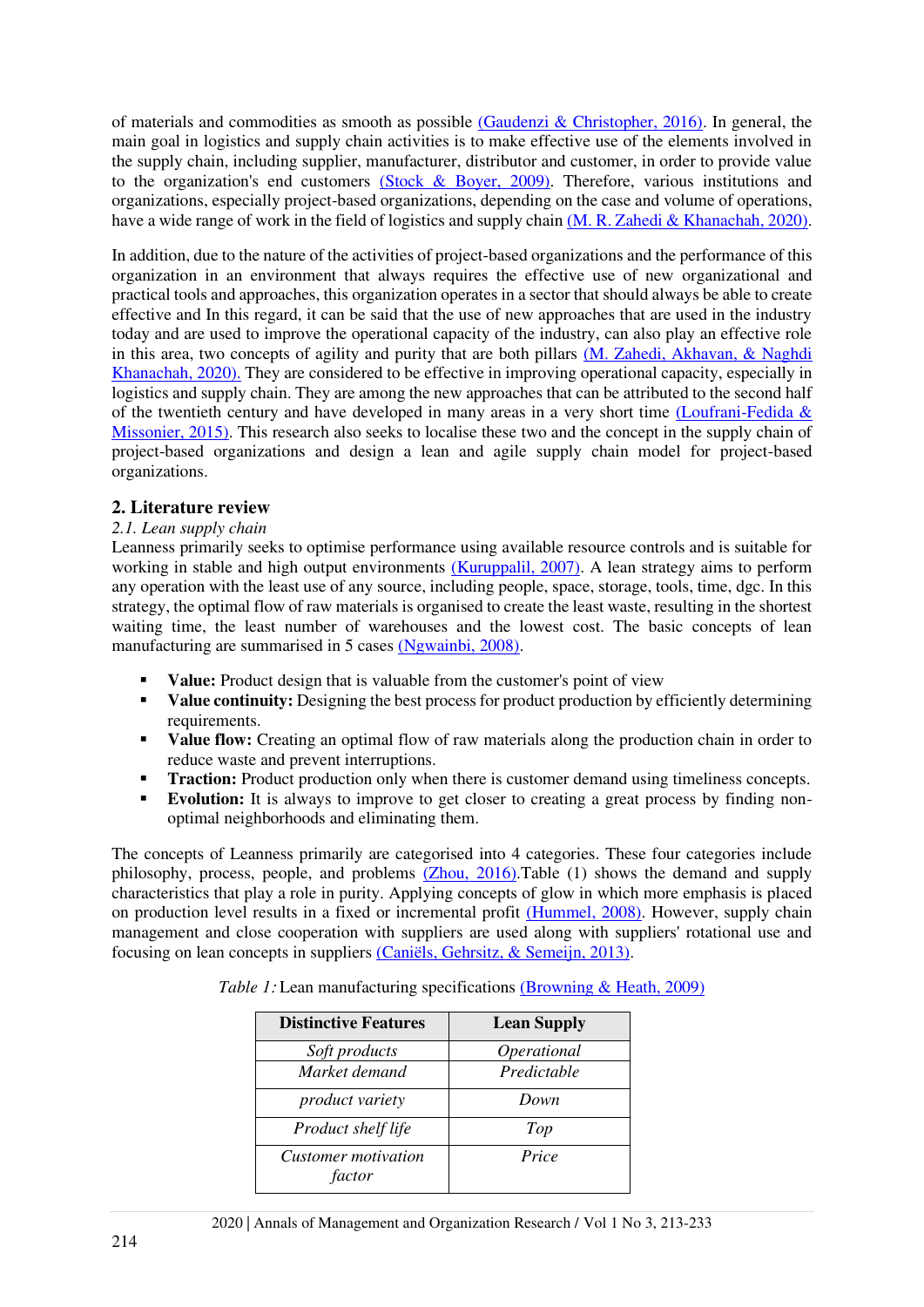| profit margin                             | Low                    |
|-------------------------------------------|------------------------|
| Dominant costs                            | Physical costs         |
| Consequences of<br>emptying the warehouse | Long-term, contractual |
| Purchasing policies                       | Buy raw materials      |
| Gathering information                     | Highly needed          |
| Prediction mechanism                      | Rhythmic pattern       |

Some characteristics of lean manufacturing from [Browning & Heath \(2009\)](#page-18-2) point of view include cost reduction, which includes the elimination of value-added activities, reduction of inventory waste and variability, standard operating procedures, error detection, visual control, interoperable staff, continuous improvement, Dynamic learning capability, shared vision of evolution, supplier management, respect for employees, inclusive productivity score, Kaizen, etc. Research results on lean performance in many companies and industries indicate uncertainty and instability as key variables in lean performance [\(Browning & Heath, 2009\).](#page-18-2)

## *2.2. Lean patterns and models*

Lean production is a conceptual framework based on several techniques and concepts. Some of them directly affect the production process and others cover the company's entire components (Wagner, Herrmann, & Thiede, 2017).

## ▪ **Eliminate value-added activities**

 One of the lean goals is to eliminate all factors that do not add value to the product or service. These types of activities exist throughout the company, but in this model only productionrelated activities were considered. Inventories are usually the main source of inefficiency in industrial companies. Storage generally does not add any value to the product and should be removed where possible. There are several techniques for removing or reducing inventory: One is to reduce the downtime of machines due to breakdowns, and this is done using preventive maintenance support; Another technique is the simultaneous reduction of production volume and commissioning time, and the third technique is the use of common parts in the production of different products [\(Hanckmann, Schutte, De Penning, & Burghouts, 2017\).](#page-19-5)

## ▪ **Continuous or continuous improvement**

 A feature of lean search production is the continuous improvement of products and processes. This process requires the cooperation of all production staff and senior managers. Both are needed to build and improve teams. Another technique used for continuous improvement is the use of the production line staff themselves in diagnosing defective parts so that they do not enter the quality department.

# ▪ **Multi-application teams**

 Organising tasks in a multi-application team improves workflow and provides flexibility in the face of changes at the production level. According to a study by an Italian company, more teams have been employed to solve problems, workers have done more work types, and the number of realised offers is higher than non- lean companies.

## ▪ **Production and delivery on time**

The timeliness philosophy is to deliver the necessary items and parts at the right time and to the right extent where it is needed. This philosophy has been explored in the case of a tire manufacturer. For example, a survey of suppliers by a Spanish automaker found that 63% of suppliers ship parts and commodities to the automaker at least once a day. It is a key factor in creating a lean manufacturing process in most companies.

## ▪ **Integration of suppliers**

 Supplier integration is a Lean component that affects many parts of the company, including R&D and logistics. The supplier plays a role in product design to reduce prototype manufacturing time, thus reducing costs and creating a competitive advantage. If suppliers do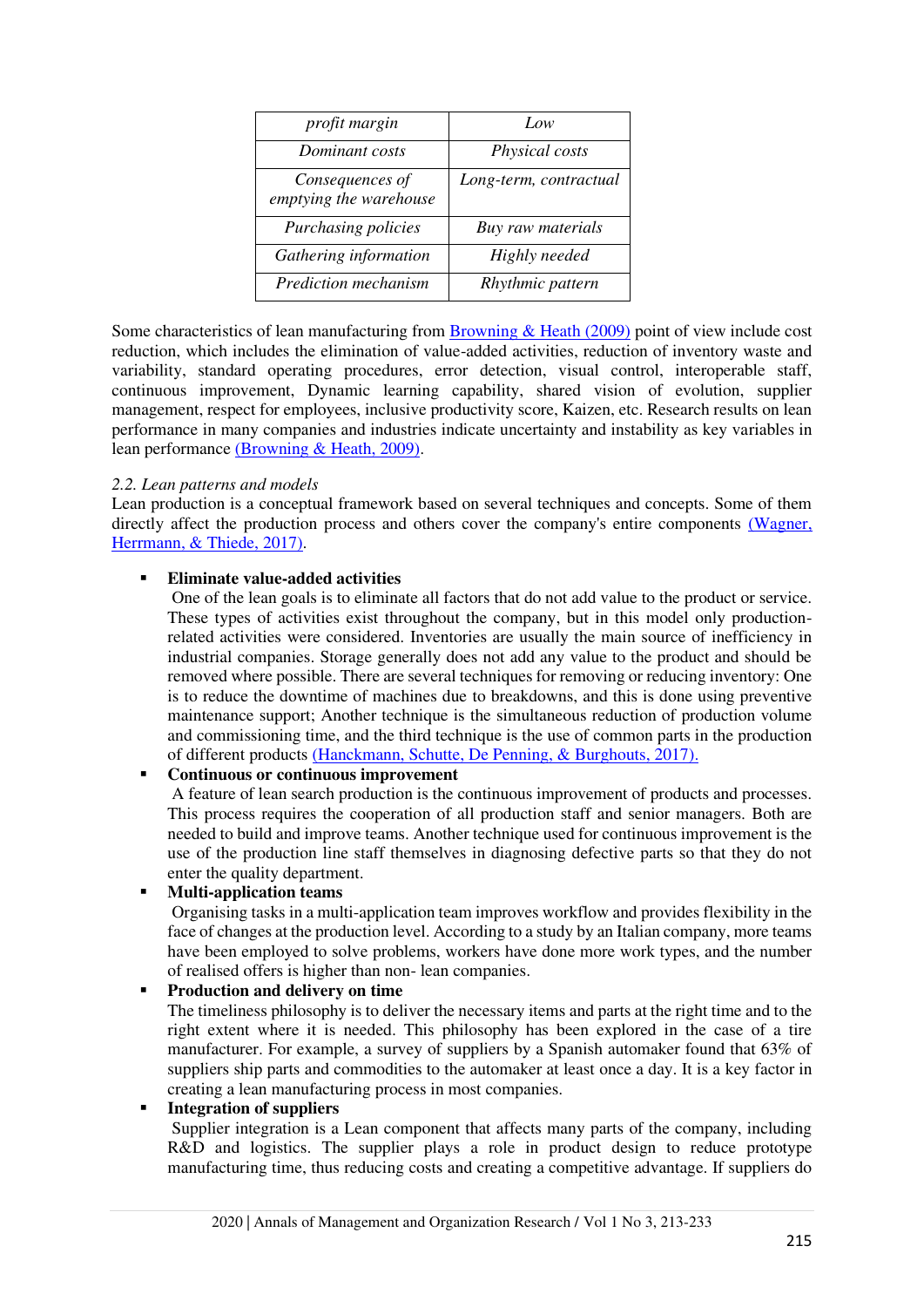not participate in the design of parts, the company will have to spend a lot of time and money to solve manufacturing parts that the suppliers do not design. Another advantage of working with suppliers is reducing their number and the extension of the contract period with them. This continuity and stability in the cooperation allow the supplier to reduce the unit production and increase the delivery rate.

#### *2.3. Agile supply chain*

#### 2.3.1. Agility approaches and theories

Waters points out that agility has two aspects. The first is the speed of reaction, agile organizations have a close relationship with the customer and respond quickly to customer demands. The second is the ability to connect logistics to specific customer demand. This principle is based on the customer's importance, obviously without the customer there will be no sales organization, no income, no profit, no business and will no longer be an organization [\(Moore, 2000\).](#page-19-6) [Charles \(2010\)](#page-18-3) in his doctoral dissertation inspired Humanitarian organizations have sought to find effective factors in agility in commercial organizations [\(Neumar et al., 2010\).](#page-19-7) A step-by-step outline of [Charles's](#page-18-3) research solution is shown in Figure (1). He has argued that working intermittently in environments with a high degree of uncertainty has made humanitarian organizations specialise in agile systems. Profitable organizations have ten things to learn from these organizations. Demand fluctuations, imbalances between production and demand, and uncertainty are factors that have adverse effects on commercial supply chains, necessitating a high level of agility [\(Sidah, 2017\).](#page-19-8)



*Figure 1:* Step-by-step diagram of Charles's research solution [\(Neumar et al., 2010\)](#page-19-7).

In the model of [Wilding et al. \(2012\)](#page-20-5) presented (Figure 1) to identify the variables of supply chain agility and to find virtual connections, the consensus of the company's partner experts has been used [\(Wilding, Wagner, Gligor, & Holcomb, 2012\).](#page-20-5) In a supply chain management meeting, five supply chain experts were identified who had each been involved in purchasing and managing the supply chain for more than 10 years, and then a list of agile supply chain variables was distributed among them. After 15 sessions of the think tank, agility variables were identified, introduced and selected.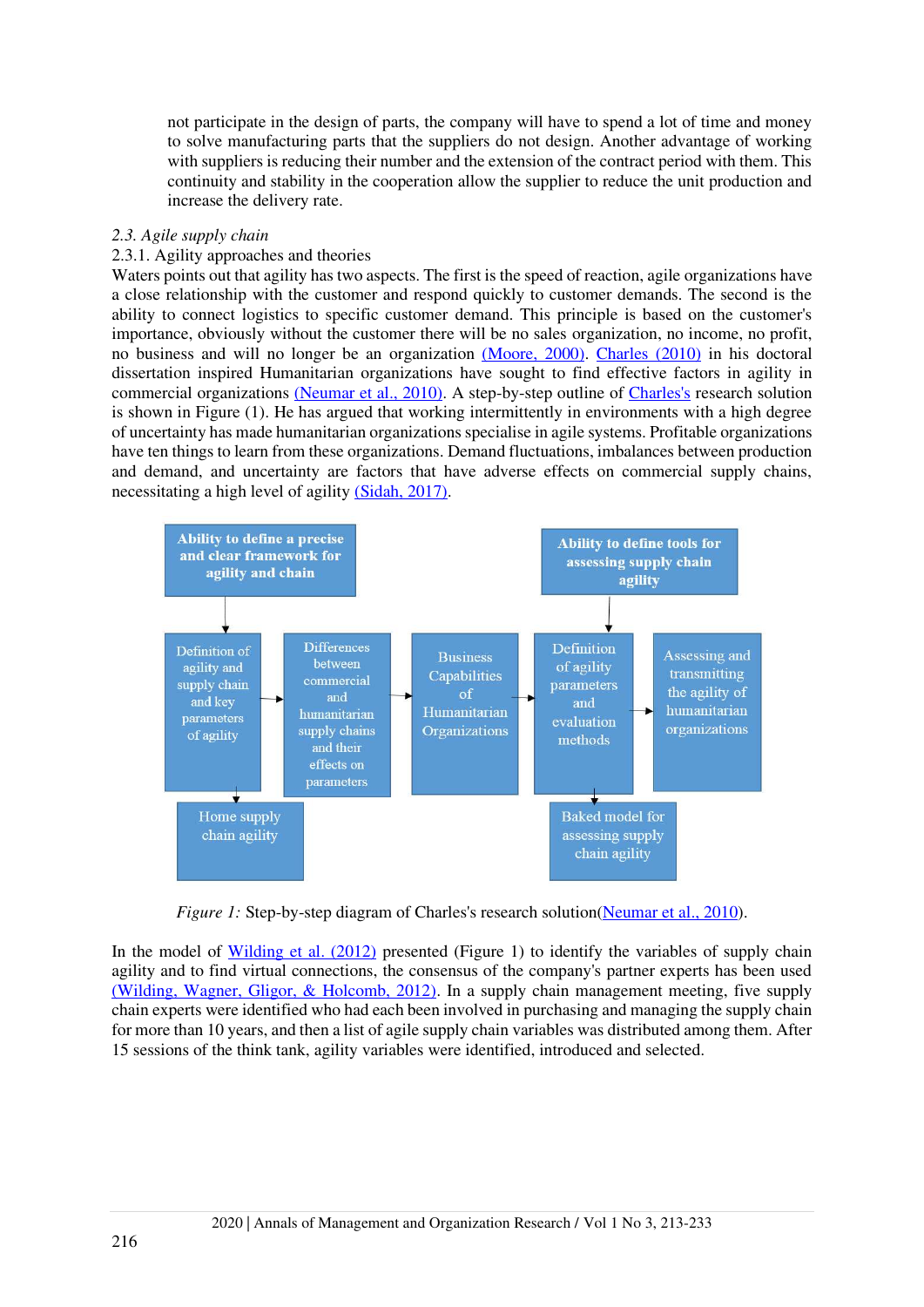

*Figure 2:* Characteristics and characteristics of agile supply chain [\(Ismail & Sharifi, 2006\)](#page-19-9).

 The most popular supply chain model that many researchers have cited is the Harrison, Christopher, and Van Hook models, including the four main features listed in Table (2) [\(Mathur, Gupta, Meena, &](#page-19-10)  Dangayach, 2018).

| <b>Characteristic</b>                             | <b>Operational indicators</b>                                                                                             |
|---------------------------------------------------|---------------------------------------------------------------------------------------------------------------------------|
| Market Sensitivity and<br>responsiveness          | Daily sales feedback - Paying attention to customer demands -<br>Understanding emerging market trends                     |
| Process Integration and<br>Performance Management | Product design based on collaboration-on-time supply-<br>inventory management                                             |
| <b>Proportional Planning</b>                      | Focus on core competencies - leverage the capabilities of<br>partners to play the role of orchestra leader in the network |
| Supply Chain Virtualization                       | Collaborative-based product design-Collaborative planning<br>Based on a holistic perspective                              |

| Table 2: Models of Harrison, Christopher and Van Hook (Mathur et al., 2018). |  |  |  |  |  |
|------------------------------------------------------------------------------|--|--|--|--|--|
|------------------------------------------------------------------------------|--|--|--|--|--|

In an article entitled Designing an Agile Supply Chain Model, referring to the main success factors in the agile supply chain, he states that among the researches, only one research seeks to achieve the main success factors in the agile supply chain comprehensively and the rest of the researches emphasise There is a certain aspect of agility; Therefore, according to the necessity of work and achieving the main success factors in the supply chain, a comprehensive research was conducted in the literature on the issue of supply chain agility, as a result of which eleven factors were identified, which are:

- 1. Development of staff skills
- 2. Application of information technology
- 3. Process integration
- 4. Market sensitivity and responsiveness
- 5. Proportional planning
- 6. Flexibility
- 7. Introducing a new product
- 8. Reduce costs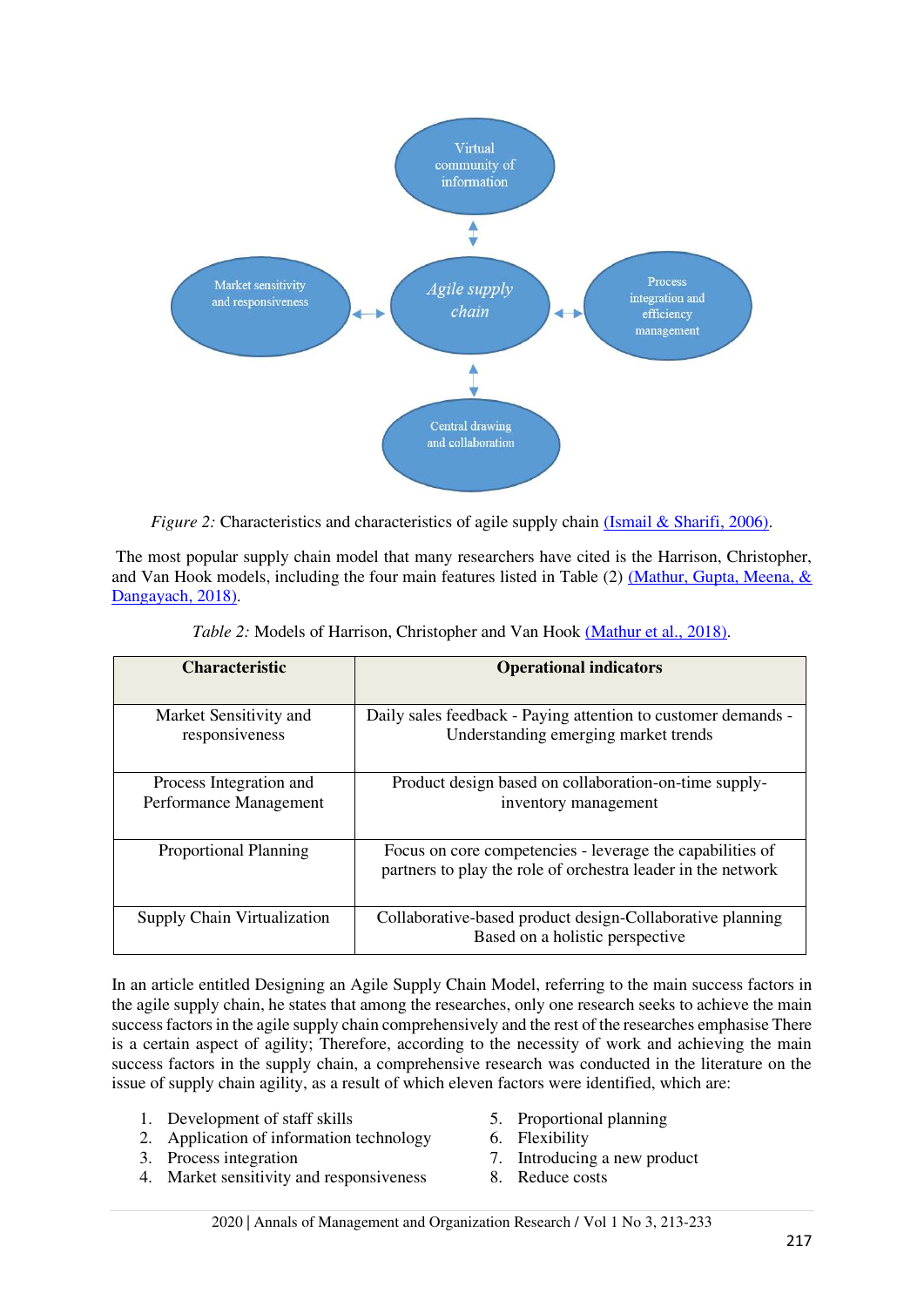9. Delivery speed

11. Customer satisfaction

10. Product quality

2.3.2. Integration of purity and agility in the supply chain

The concepts of purity and agility, although fundamentally different, have, in some cases been integrated to form a successful supply chain [\(Mishra, Hopkinson, & Tidridge, 2018\).](#page-19-11) Table (3) shows the characteristics of agile lean supply chains [\(Charles, 2010\)](#page-18-3) .

|  |  | Table 3: Distinguishing properties of lean, agile and lean-agile (Charles, 2010). |  |  |  |
|--|--|-----------------------------------------------------------------------------------|--|--|--|
|--|--|-----------------------------------------------------------------------------------|--|--|--|

| <b>Distinctive features</b>                  | <b>Agile</b>                       | Lean                           | Lean - Agile                                |
|----------------------------------------------|------------------------------------|--------------------------------|---------------------------------------------|
| Market demand                                | Non-fixed                          | Predictable                    | Unstable and<br>unpredictable               |
| product variety                              | Much                               | Low                            | medium                                      |
| Product life cycle                           | <b>Short</b>                       | Long                           | <b>Short</b>                                |
| <b>Customer motivations</b>                  | Waiting time and<br>availability   | Cost                           | Service level                               |
| profit margin                                | Much                               | Low                            | medium                                      |
| Dominant costs                               | Adaptation costs for<br>the market | Physical costs                 | both                                        |
| Consequences of<br>emptying the<br>warehouse | Instantaneous and<br>unstable      | Long-term contract             | There is no place to<br>empty the warehouse |
| Purchase rules                               | Capacity building                  | Buy equipment                  | To sales management                         |
| Information upgrade                          | necessary                          | Very acceptable                | Necessary and<br>essential                  |
| Prediction mechanism                         | Consulting<br>Algorithmic          |                                | Both / each                                 |
| Common products                              | <b>Fashion</b> products            | Commodities and<br>accessories | Products to customer<br>demand              |
| Reduce waiting time                          | acceptable                         | Necessary                      | acceptable                                  |
| Eliminate redundant<br>process               | Necessary                          | Necessary                      | Optional                                    |
| Quick adjustment                             | Necessary                          | acceptable                     | Necessary                                   |
| Strength                                     | Market determinant                 | Optional                       | Market determinant                          |
| Quality                                      | Market determinant                 | Market determinant             | Market victory                              |
| waiting time                                 | Market determinant                 | Market victory                 | Market determinant                          |
| Service level                                | Market victory                     | Market determinant             | Market victory                              |

2.3.3. Investigating the function of Lean-Agile supply chain in another research

[Shekarian et al. \(2020\)](#page-19-12) examined the parameters of lean, agility and lean agility in the supply chain. This paper presents a framework that examines and measures market sensitivity, process integration, information factor, and supply chain flexibility. Also, the relationship between waiting time, quality cost and service level with speed and agility in a rapidly changing supply chain has been investigated. Finally, a framework for analysing the effects of market winners and market determinants on three different types of lean, agile and lean agile from the supply chain is provided. Within the proposed framework, resource flexibility, manufacturing flexibility and delivery flexibility, indicators of flexibility dimension, electronic information exchange, information concept and information accuracy,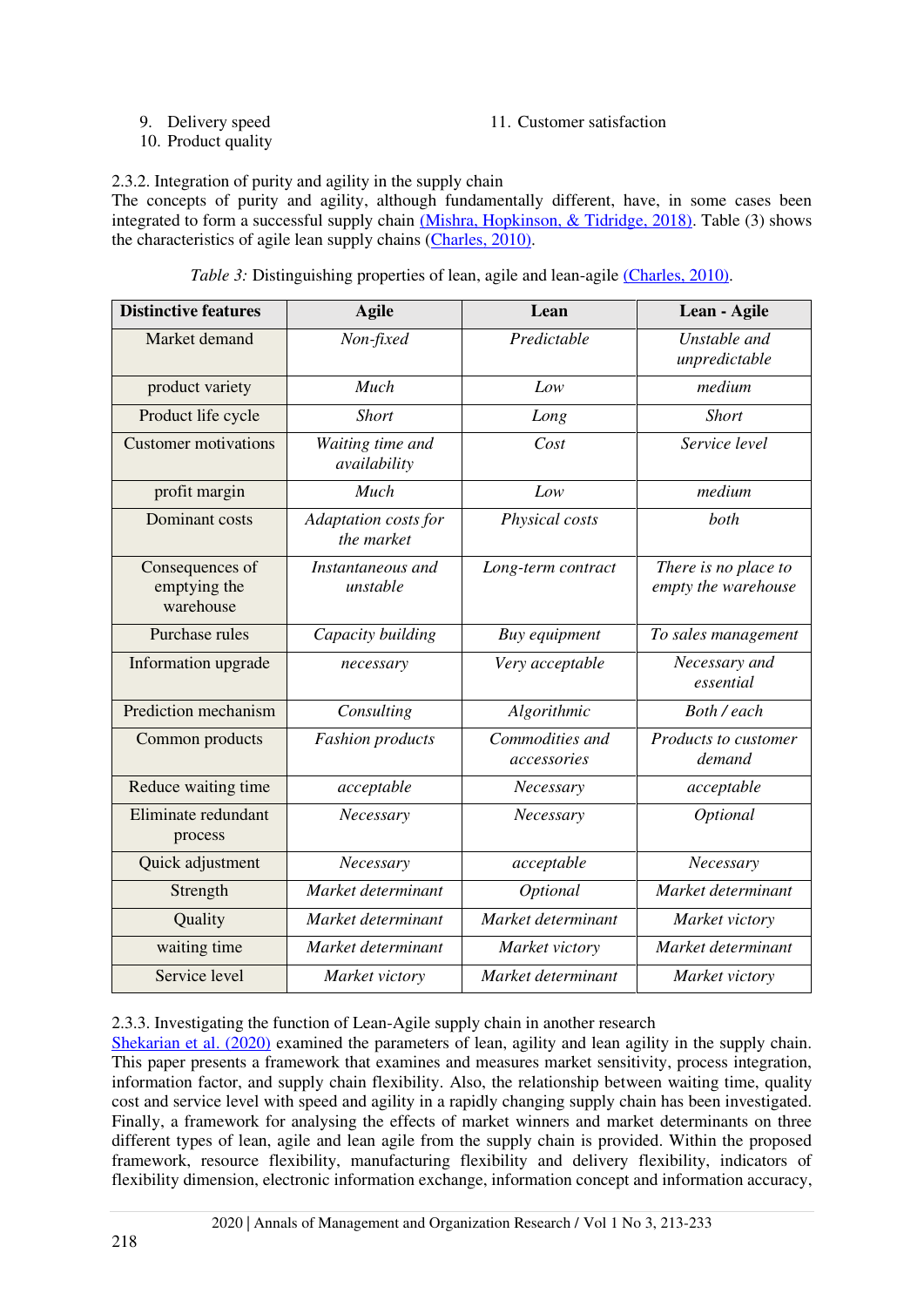information factor dimension indicators, cooperation between core business process, company specific issues from the perspective of demand and company specific issues Dimensions of process integration and finally delivery time, new product introduction and responsiveness are among the indicators of market sensitivity [\(Shekarian, Nooraie, & Parast, 2020\).](#page-19-12)

[Altay et al. \(2018\)](#page-18-4) examine the effects of design and performance of distribution centers in the agile supply chain in his doctoral dissertation. As a result, the study shows that distribution centres' main role as a product warehouse is compatible with the concept of breakpoints. Other plans of distribution centers in an agile supply chain include docking of delay and return processes. In this study, 5 types of agility are mentioned: time volume, unit amount, presentation and information. Responding to these can be in a set of different levels (supply chain, business unit, distribution network and distribution centers) based on the various resources used building land, tools, personnel and system process and how they are used (additional capacity, additional resources). Categorise when needed and flexible resources [\(Altay, Gunasekaran, Dubey, & Childe, 2018\).](#page-18-4)

[Asbjørnslett \(2003\)](#page-18-5) has managed the project supply chain from agile to lean. This study considers the use of the concepts of purity and agility in the Norwegian oil and gas industry. The result of this research is a methodology for supply chain management. In this dissertation, the capabilities of an agile supply chain are divided into three categories: flexibility, dependence, and adaptability of factors affecting purity, including customer, simplicity, observability, normalisation, traction, waste, process, prevention, time, improvement, and collaboration[\(Asbjørnslett, 2003\).](#page-18-5)

[Qrunfleh & Tarafdar \(2013\)](#page-19-13) provide a framework for supporting and designing a lean and agile supply chain to improve logistics efficiency. To achieve this goal, questions have been raised to identify the factors affecting logistics efficiency and use them to improve a lean and agile supply chain's ability. The framework refers to the fact that a warp logistics system creates the optimal flow of raw materials along the supply chain. This is done by eliminating waste, minimising warehousing and costs, and reducing downtime and creating a timely process. In the production of warp, the achievements are divided into five types. Value Chain Value, Value Flow, Traction and Purpose of Evolution In this study, the factors that must be considered to create an agile product have been examined, including synchronisation of network-based processes, market sensitivity and virtualisation. And Orunfleh & [Tarafdar \(2013\)](#page-19-13) has proposed a structure to measure the supply chain performance to implement lean production in an organization. In this dissertation, a set of appropriate indicators for each level of supply chain management and each process's length is prioritised. The dissertation results confirm the effective emphasis on customer-related indicators, financial indicators (such as net profit and cash return period) and scheduling along the supply chai[n\(Qrunfleh & Tarafdar, 2013\).](#page-19-13)

[Tallon \(2019\) et al,.](#page-20-6) have measured the radiance and agility index of Sazehgostar company. Using available resources and research background, the researcher has classified agility indicators into four components: responsiveness, flexibility, speed and competence. Each of these components has different indicators. Speed component indicators include speed in operations, speed in on-time delivery and speed in introducing new product, Flexibility component indicators including resource, market, system and logistics, Competency component indicators including communication, learning encouragement, integration mechanisms, culture and decision-making and commitment And trust and responsiveness indicators include planning, sensitivity to change, and virtual enterprise. On the other hand, a model for lean system management has been introduced in which lean components are classified into three dimensions: strategy, capability and structure of lean indicators in this model are called nine keys of development, which include customer orientation, leadership, lean engineering, lean process management. The service is a culture of improvement, organization, participation and information architecture. It is pointed out that in order to achieve a holistic approach to policy development, a lean management system should be designed with these keys and metrics in min[d \(Tallon, Queiroz, Coltman,](#page-20-6)  & Sharma, 2019) .

[Yesmin & Hasin \(2012\)](#page-20-7) have studied and compared the lean and agile patterns of supply chain and determine the optimal pattern using a genetic algorithm. The similarities and differences between these two approaches have been identified by examining and defining lean and agile supply chains. Common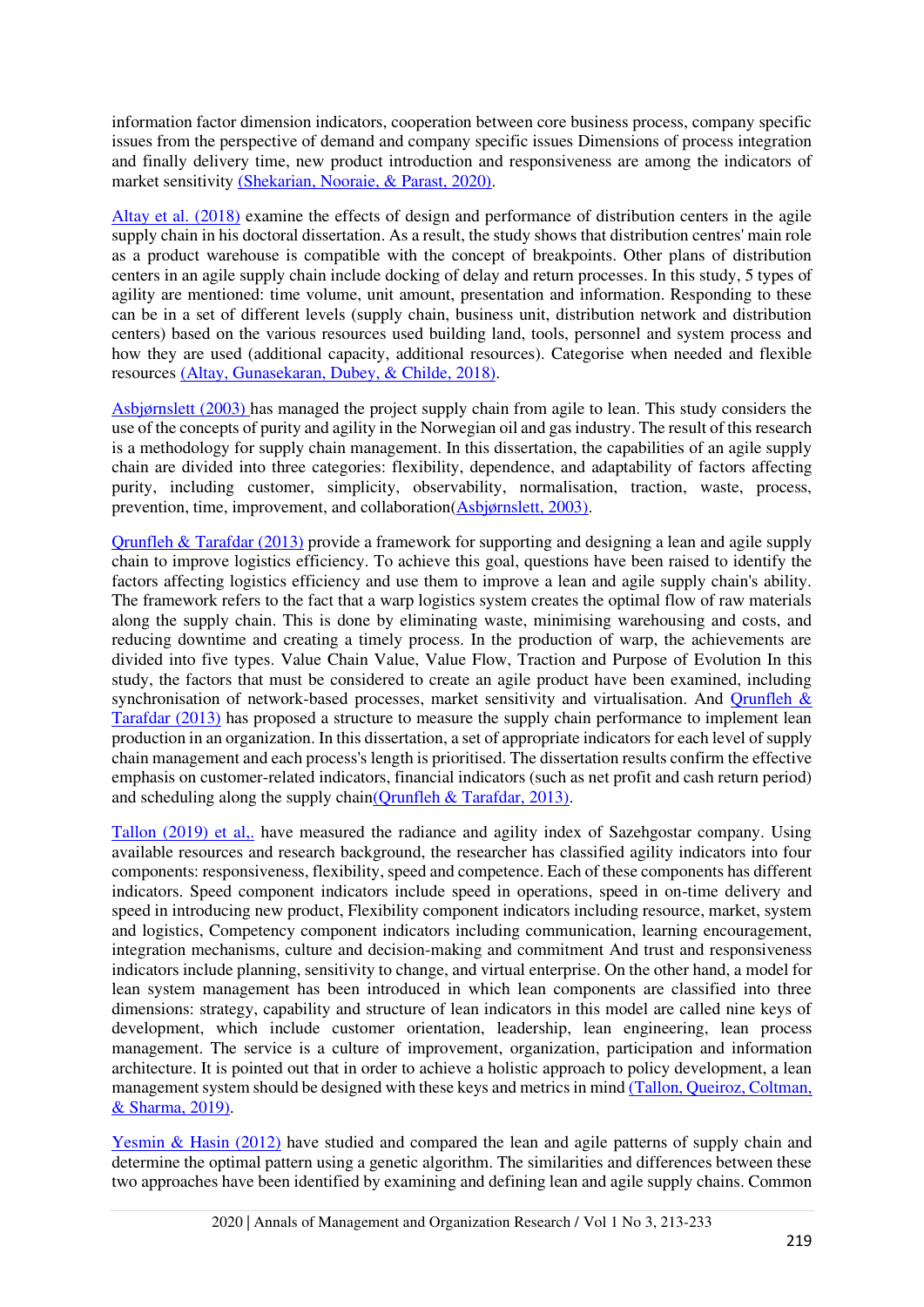features of lean and agile patterns include market knowledge, value flow integration, reduced delivery time, elimination of waste, and rapid structural change. Differences in the characteristics of purity and agility are also expressed as follows: uniformity of demand and smooth timing and survival strength [\(Yesmin & Hasin, 2012\).](#page-20-7)

[Goldsby \(2006\) et al.,](#page-18-6) In an article entitled Modeling Lean, Agile, and Lean-Agile Strategies, examine these strategies' characteristics. The study suggests that each strategy has the right place and time to apply. Each strategy has advantages over other strategies in different market conditions and financial conditions. The lean strategy has the best efficiency in serving the customer based on the time of order to send. This is true as long as demand is soft and almost accurately predictable. The implementation of different models highlights differences in strategies in the areas of customer service, forecasting solutions, production philosophies, logistics network design, information exchange, inventory planning, and transportation methods [\(Goldsby, Griffis, & Roath, 2006\).](#page-18-6)

2.3.4. The importance of logistics and supply chain management in the project

In recent years, effective logistics has been recognised as a critical element in improving companies' profitability and competitive performance. From the early 1980s to the early 1990s, customer service dominated many organizations; Even organizations that previously attached great importance to the concept of marketing were forced to re-try what was meant by the concept of customer orientation [\(Dirisu, Iyiola, & Ibidunni, 2013\).](#page-18-7) The trend towards a strong customer focus continues in this era. In this regard, the core market and operational efficiency and effectiveness allow organizations to achieve competitive advantage [\(Vorhies, Orr, & Bush, 2011\).](#page-20-8)

On the other hand, marketing, distribution, production planning and purchasing of organizations are traditionally done independently. As a result, each of these components of the organization has its own goals, and often these goals are in conflict with each other. Marketing goals are to provide excellent customer service and maximise cash sales; While many manufacturing operations are designed to maximise performance at the lowest cost. Therefore, it can be easily understood that marketing goals are in conflict with production and distribution goals. Purchasing contracts are often done with very little information and in traditional ways. The result of this factor is that there is no unified program in the organization  $(D. P. Baker, Day, & Salas, 2006)$ . It is clear that there is a need for a mechanism that can integrate these different functions. Supply chain management is a strategy that achieves such integration. Supply chains are very complex operations and their analysis requires a well-defined approach. In addition, with the increase in technological complexity, supply chain solution has become very dynamic and complex. As a result, it is very easy to get lost in the details and take up a large supply chain analysis [\(CHRISTOPHER, 2017\).](#page-18-9)

2.3.5. Supply chain management in the project

Supply chain management is a systematic approach to managing all flows, information and capital of suppliers and manufacturers through distributors and project organization to customers and end users [\(T. K. Gupta & Singh, 2015\).](#page-19-14) In a more comprehensive definition, project supply chain management is a concept that features Meets the supply and logistics chain management requirements to align supply and demand in the context of project product development and operation to increase project value as a business opportunity [\(Schönsleben, 2016\).](#page-19-15)

The principles of the project supply chain in one definition are:

- The project is a business opportunity
- The supply chain is a competitive entity in the project

[Wuttke \(2013\) et al.,](#page-20-9) have also identified the following as value-added factors in the project supply chain; Customer; The end customer at the end point of the project supply chain Cost; The total cost at the end point of the supply chain Flexibility; The ability of the project supply chain to identify and respond quickly to changes in customer needs Timely delivery and timely delivery of the project to end customers Quality; Meeting customer expectations or taking steps beyond that The distinction between project supply chain management features and supply chain operations is listed in Table (4) [\(Wuttke,](#page-20-9)  Blome, Foerstl, & Henke, 2013).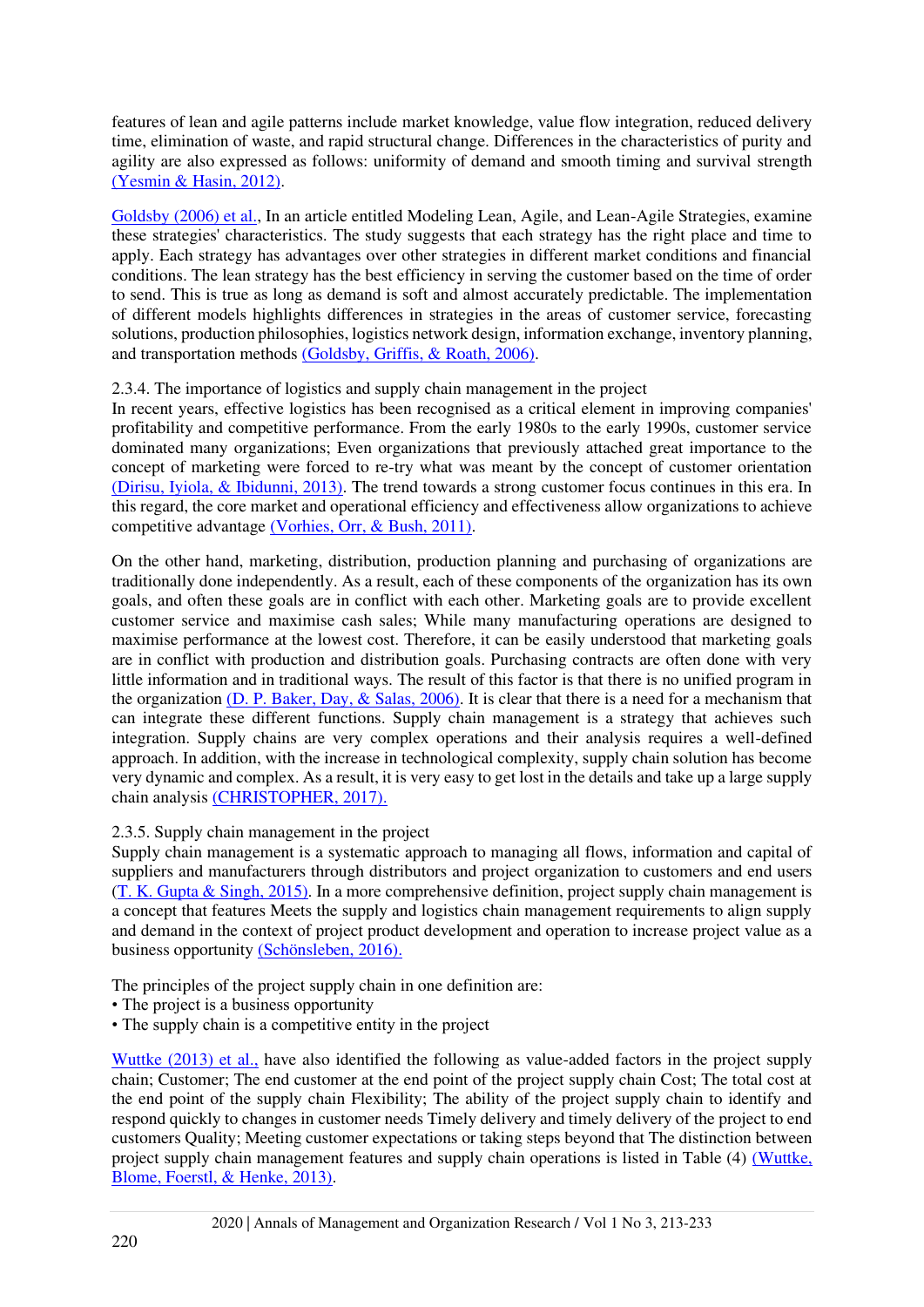| <b>Aspect</b>            | <b>Property</b>            |                                                  |  |  |
|--------------------------|----------------------------|--------------------------------------------------|--|--|
|                          | Project                    | operation                                        |  |  |
| Project life cycle       | Development                | operation                                        |  |  |
| Supply chain focus       | One-time type              | Repetitious                                      |  |  |
| Logistic stimuli         | Demand chain<br>management | Supply chain management<br>(meaning procurement) |  |  |
| Organizational processes | Agility                    | Purification                                     |  |  |
| Quality of service       | flexible                   | <i>Static</i>                                    |  |  |

## *Table 4:* Project supply chain management characteristics

## 2.3.6. Project supply chain management

Different classifications of models are presented. One of the types of models is a conceptual model that expresses the concepts and relationships between components within the modelled range. Conceptual modelling is the process of understanding and conceptually interpreting the modelled parts of reality. In a conceptual model, the model maker examines what components the system should maintain or provide. The conceptual model should be completely independent of the implementation and understandable to users [\(Pyrcz & Deutsch, 2014\).](#page-19-16)

The main purpose of the conceptual model is to achieve a common understanding of a particular phenomenon. Therefore, the conceptual model does not seek to design or define a phenomenon. The use of a conceptual model can be useful in current concepts or in joint activities such as supply chain, where it is important to gain a common understanding of a concept and the relationships between components. Basu and Wright. This model is developed by combining six basic elements as follows [\(Campos & Vazquez-Brust, 2016\):](#page-18-10)

- $\checkmark$  Focus on the customer and stakeholders
- $\checkmark$  Time and cost management
- $\checkmark$  Focus on the supplier
- $\checkmark$  Supply management
- $\checkmark$  Construction and installation

Delivery and inlay These basic elements are integrated by the following three multitasking processes:

- $\checkmark$  Systems and procedures
- $\checkmark$  Regular reviews
- $\checkmark$  Ouality and performance management

Also, the chains in this model are:

## *A) Project planning chain:*

The flow of basic elements is considered with project planning activities and information flow. The basic elements in this process are[\(Parraguez, Eppinger, & Maier, 2015\):](#page-19-17)

Customer and Stakeholder Focus, Resource and Time Management, and Supplier and Procurement Focus (Figure 3).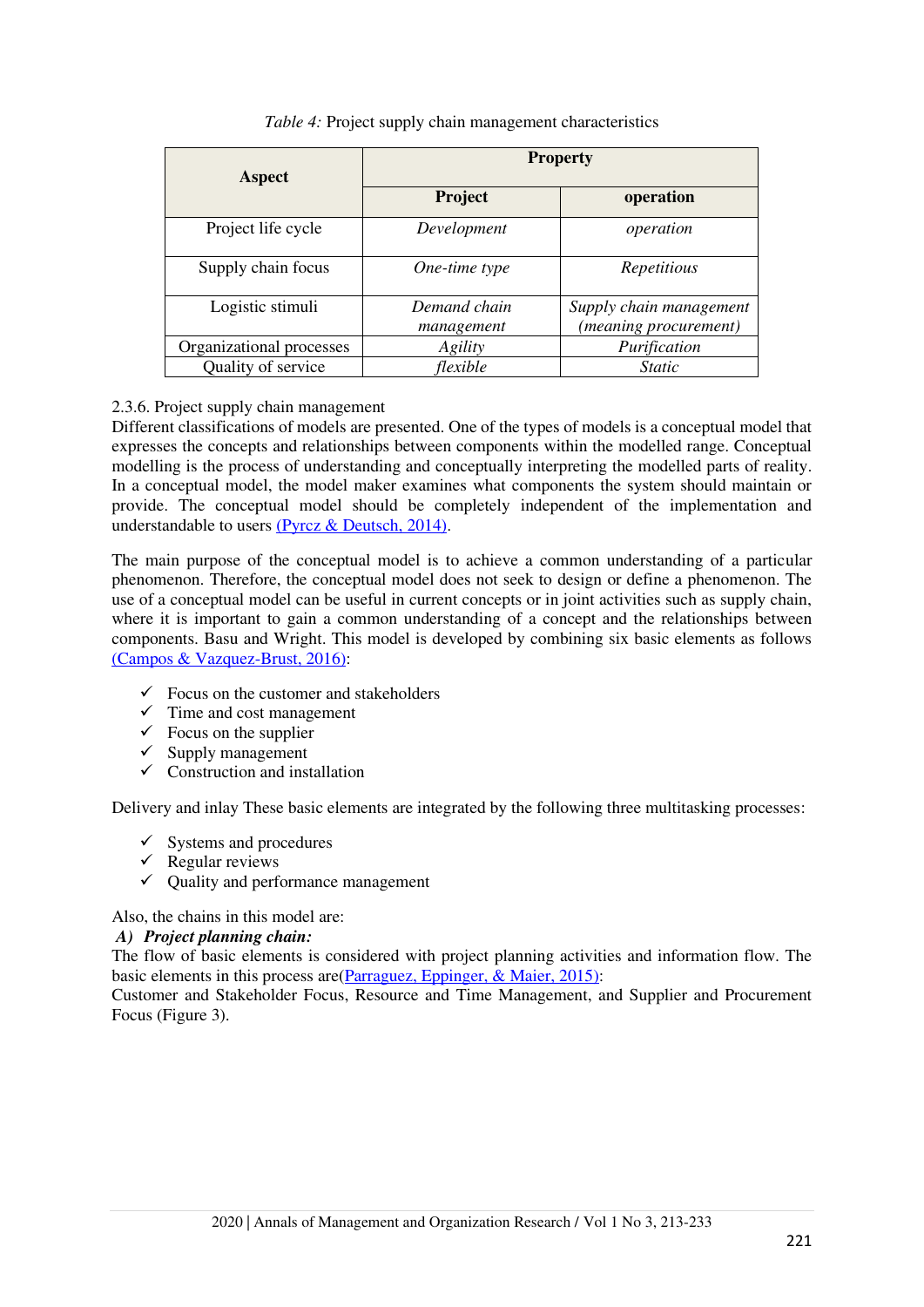

*Figure 3:* Basic elements of the project supply chain (Basso & Wright, 2008)

# **B) Project delivery chain:**

 In this chain, the basic elements related to the execution and termination activities and the physical flow of materials are in place. The basic elements in this process ar[e\(Stadtler, 2008\):](#page-19-18)

- $\checkmark$  Supply management
- $\checkmark$  Construction and installation
- $\checkmark$  Delivery and termination
- $\checkmark$  Regular reviews and quality and performance management (Figure 1).

## **C) Project integration chain:**

 At this stage, project supply chain processes act as integrators of other key elements in different project life cycle stages. These processes include [\(Prajogo & Olhager, 2012\):](#page-19-19)

- $\checkmark$  Systems and procedures
- $\checkmark$  Regular reviews
- $\checkmark$  Quality and performance management.

In the proposed conceptual model, it is assumed that the project-oriented organization outsources its significant activities.

Reviewing previous research, one of the most critical challenges identified in the supply chain is correctly identifying customer requirements and coordinating the chain based on these needs. These requirements can include product-related technical requirements or timely delivery requirements, quality with timely demand satisfaction. These include the research of Nitschke and O'Keefe, Wellman and Caledon in the supply chain of operations and research, and in the form of [Asbjørnslett, Bassu &](#page-18-5) [right](#page-18-5) in the supply chain of oil projects.

Another identified challenge is the issue of transparency in project objectives and its alignment with the project organization strategy. This lack of transparency can lead to challenges in project implementation and slow down the process of providing resources in the project. Among the researchers who have studied this issue, we can mention a study by Bjornzelt in the Norwegian oil industry, which has identified the challenges identified and its proposed strategies in the previous sections[\(Frolick & Ariyachandra, 2006\).](#page-18-11) This issue has also been mentioned in research with Su and Wright as one of the main challenges of projects. Considering that in Basu and Wright researches, the project supply chain is examined more from the point of view of the general contractor and this aspect of his research is shared with the present dissertation, more attention can be paid to the alignment of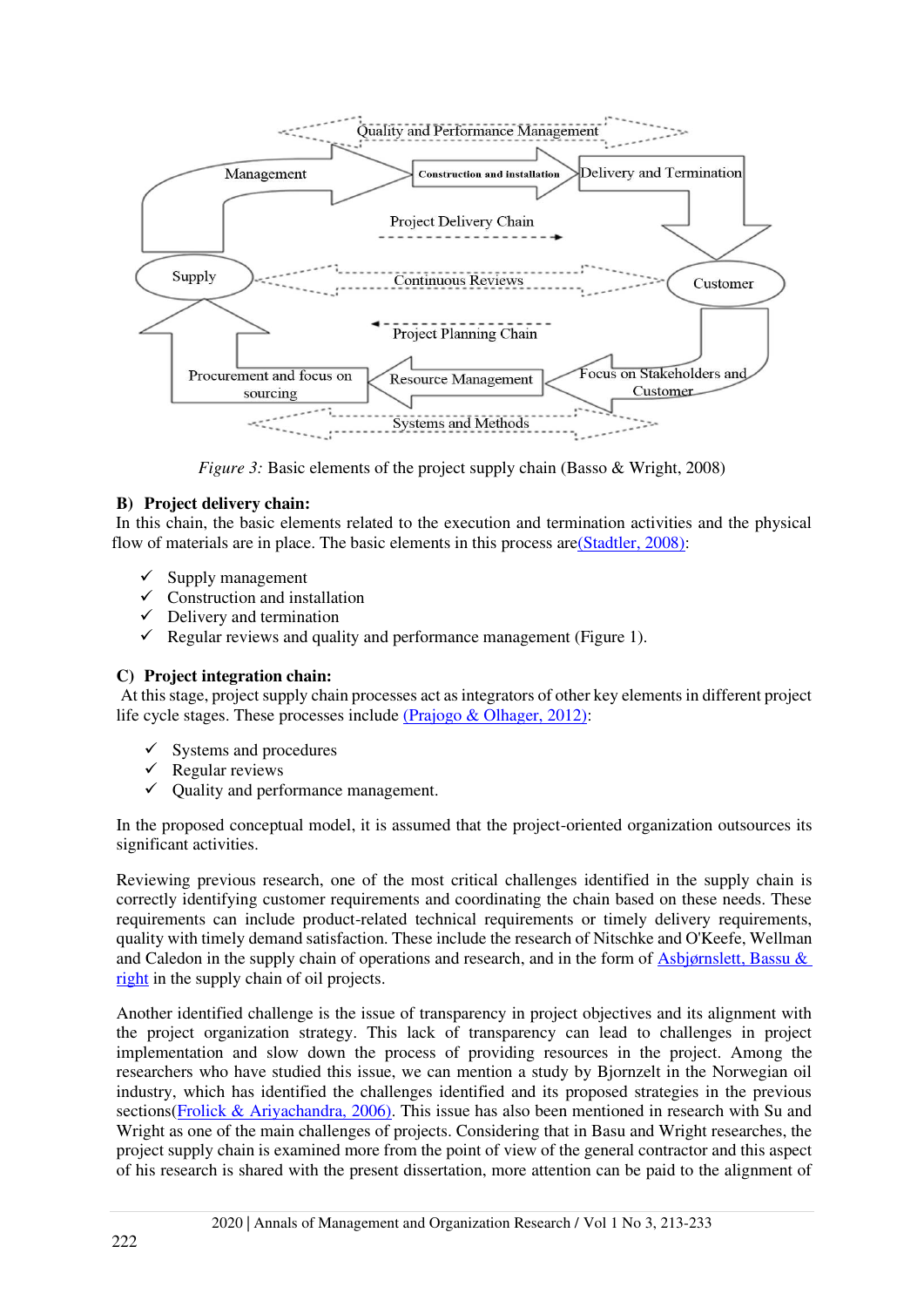goals with the organizational strategy in the field  $(Touboulic \& Walker, 2016)$ . Another issue to consider is fluctuations and changes in the project. These fluctuations and changes occur in different layers of communication between members of the chain, as in the model of  $\Delta$ ngulo(2019). The main focus is on the relationship between the consultant and the project designer to other members of the chain. Design changes and redesigns have been identified as one of the main challenges [\(Fernandez](#page-18-12)  Angulo, 2019). This is clearly seen as one of the main challenges in the project supply chain in Bojorzenzelt research, and these fluctuations and changes may be rooted in another challenge called the lack of integration between chain members. As in most studies conducted in the supply chain of operations and project supply chain, lack of integration in the exchange of technical information, communication tools, transfer of project requirements, exchange and application of project lessons learned, coordination between members, etc. are the main challenges that are considere[d\(Segerstedt,](#page-19-20)  Olofsson, & Eriksson, 2010).

Supply chain agility is also one of the challenges identified in the project supply chain. Agility means speed and flexibility simultaneously, which can be used as a competitive advantage in the supply chain to increase the value of the whole chain. Flexibility and compliance with customer needs are common in almost all research [\(S. Gupta, Drave, Bag, & Luo, 2019\).](#page-18-13)

And by summarising the above factors in reviewing the background, the challenges in the supply chain can be expressed in the form of the following factors [\(Hassini, Surti, & Searcy, 2012\):](#page-19-21)

- 1- Communication and information integration between members of the chain, including supply, manufacturing and distribution.
- 2- Identifying stakeholder requirements and translating them at different levels of the supply chain.
- 3- Clarifying goals and aligning them with strategies at the chain level.
- 4- Fluctuations and changes including technical information, customer requirements, etc. in the supply chain.
- 5- Agility, including maximum speed and flexibility in the supply chain
- 2.3.7. Summarise the concepts and provide a framework of lean and agility supply chain

| <i>Table 5:</i> Lean supply chain conceptual framework |  |  |
|--------------------------------------------------------|--|--|
|                                                        |  |  |

| <b>Dimension</b> | Component |         |                           | <b>Reference</b>                             |                                                                                       |
|------------------|-----------|---------|---------------------------|----------------------------------------------|---------------------------------------------------------------------------------------|
|                  |           | Control | Organizational<br>Culture | Decision<br>making and<br>problem<br>solving | (T. K. Gupta &<br>Singh, 2015;<br>Hassini et al.,<br>2012; Hummel,<br>2008; Loufrani- |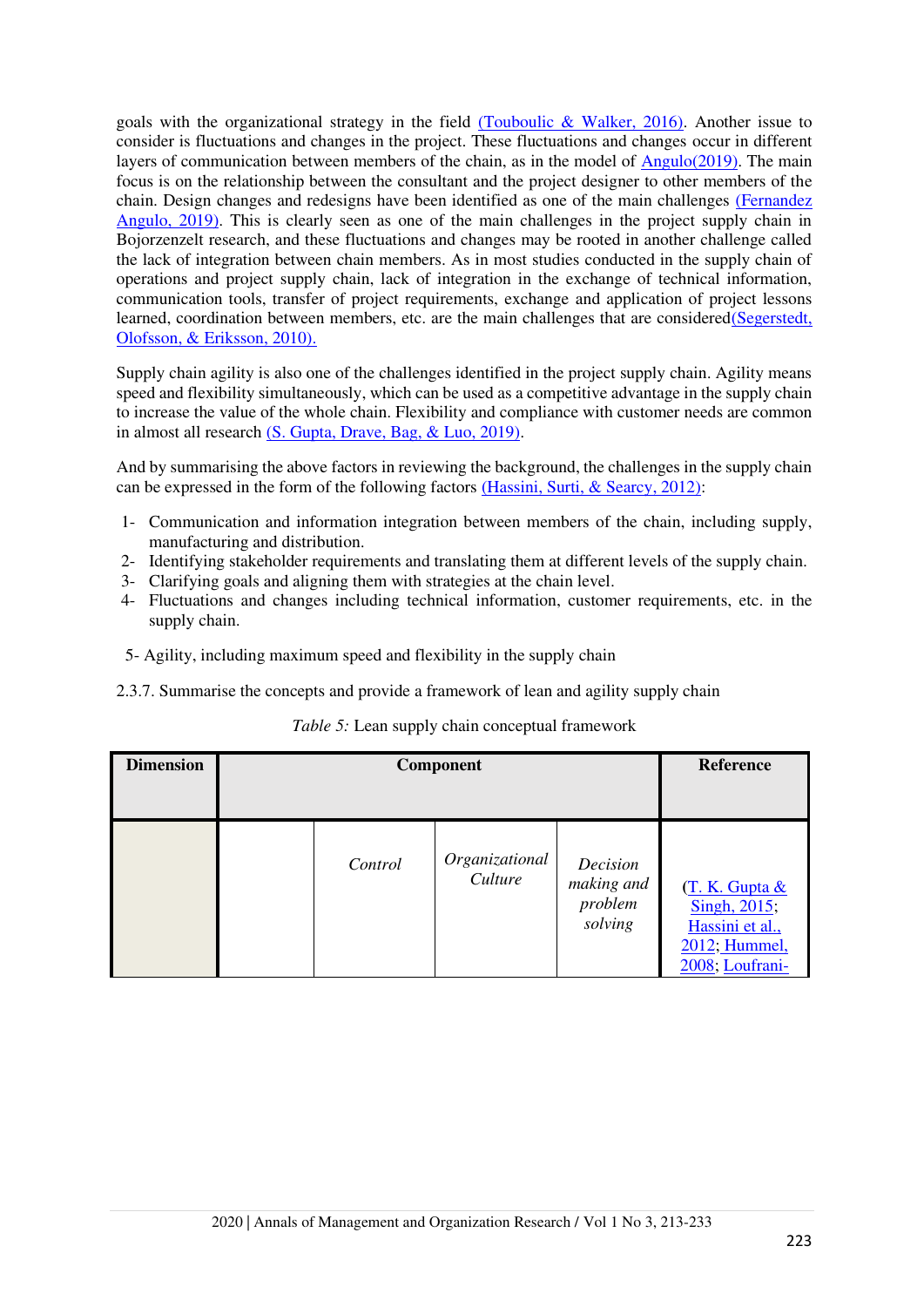| Management                      | Manpower             | Organizational                     | Planning and<br>time<br>management | Leadership                   | Fedida &<br>Missonier, 2015;<br>Moore, 2000;<br>Parraguez et al.,<br>$2015$ ; Prajogo &<br>Olhager, 2012;<br>Vorhies et al.,<br>2011; M. Zahedi et<br>al., 2020)                                                                  |
|---------------------------------|----------------------|------------------------------------|------------------------------------|------------------------------|-----------------------------------------------------------------------------------------------------------------------------------------------------------------------------------------------------------------------------------|
| Production<br>and<br>operations | Process<br>and waste | Production /<br>service<br>systems | <b>Net</b>                         | Quality<br>management        |                                                                                                                                                                                                                                   |
|                                 | Technology           | flexibility                        | value creation                     | <b>Strategic</b><br>planning |                                                                                                                                                                                                                                   |
| Suppliers                       |                      | Selection                          | Relationships                      | Quality<br>management        | (P. Baker, 2008;<br><b>Browning &amp;</b><br>Heath, 2009;<br>Campos &<br>Vazquez-Brust,<br>2016; Caniëls et<br>al., 2013; Dirisu et<br>al., 2013;<br>Fernandez Angulo,<br>2019; Gaudenzi &<br>Christopher, 2016)                  |
| Customer<br>Orientation         |                      | Send commodity                     | Customer cooperation               |                              | (D. P. Baker et al.,<br>2006; P. Baker,<br>$2008$ ; Browning $&$<br>Heath, 2009;<br>Caniëls et al.,<br>2013; Gaudenzi &<br>Christopher, 2016;<br>Goldsby et al.,<br>2006; Moore,<br>2000; Parraguez et<br><u>al., 2015; M. R.</u> |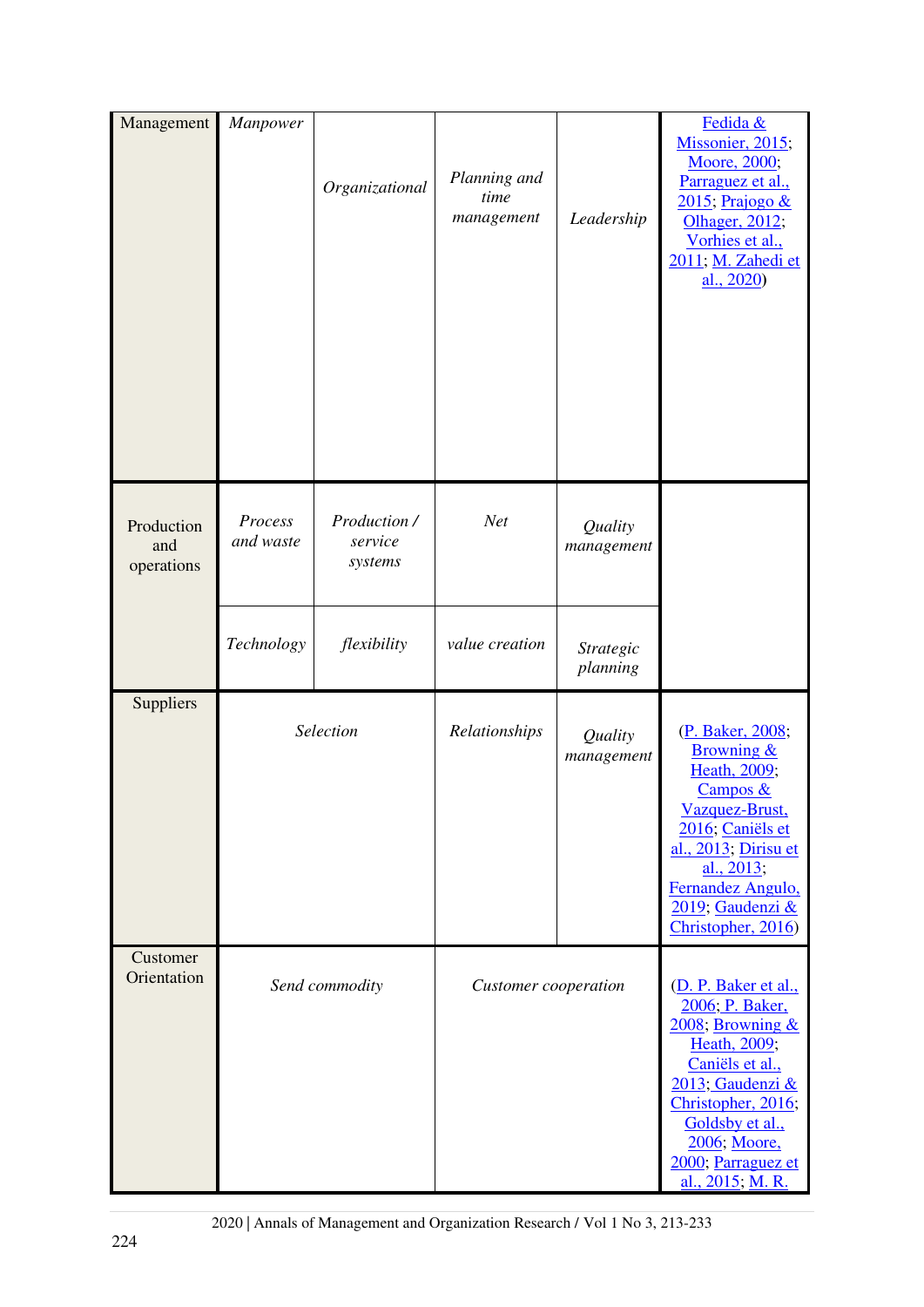|  |  | Zahedi &<br>Khanachah, 2020) |
|--|--|------------------------------|
|  |  |                              |

| <b>Dimension</b>        |                                                                                | Component                   |                                               | Reference                                                                                                                                                                 |
|-------------------------|--------------------------------------------------------------------------------|-----------------------------|-----------------------------------------------|---------------------------------------------------------------------------------------------------------------------------------------------------------------------------|
| Management              | Organizational                                                                 | Manpower                    | team work                                     | (Altay et al., 2018; Caniëls<br>et al., 2013; Dirisu et al.,<br>2013; Parraguez et al.,<br>2015; Wagner et al., 2017;<br>Wilding et al., 2012)                            |
| Production<br>and       | flexibility<br>operations<br>Process                                           |                             | commodity/<br><b>Services</b>                 | (Dirisu et al., 2013;<br>Fernandez Angulo, 2019;<br>Gaudenzi & Christopher,<br>2016; Goldsby et al., 2006;<br>S. Gupta et al., 2019)                                      |
|                         |                                                                                |                             | inventory                                     |                                                                                                                                                                           |
| Customer<br>Orientation | Sensitivity to the<br>market and the<br>environment and<br>proportional change | Responsiveness<br>and speed | product                                       | (Caniëls et al., 2013;<br>CHRISTOPHER, 2017;<br>Fernandez Angulo, 2019;<br>Gaudenzi & Christopher,<br>2016; Goldsby et al., 2006;<br>Moore, 2000)                         |
| Strategic               | Capabilities                                                                   |                             | Strategic<br>Management                       | (Asbjørnslett, 2003;<br>Caniëls et al., 2013;<br>CHRISTOPHER, 2017;<br>Dirisu et al., 2013;<br>Fernandez Angulo, 2019; S.<br>Gupta et al., 2019;<br><b>Hummel</b> , 2008) |
| virtual<br>organization | New technologies                                                               |                             | Information<br>and<br>knowledge<br>management | (Campos & Vazquez-Brust,<br>2016; CHRISTOPHER,<br>2017; Dirisu et al., 2013;<br>Fernandez Angulo, 2019;<br>Goldsby et al., 2006; S.<br>Gupta et al., 2019)                |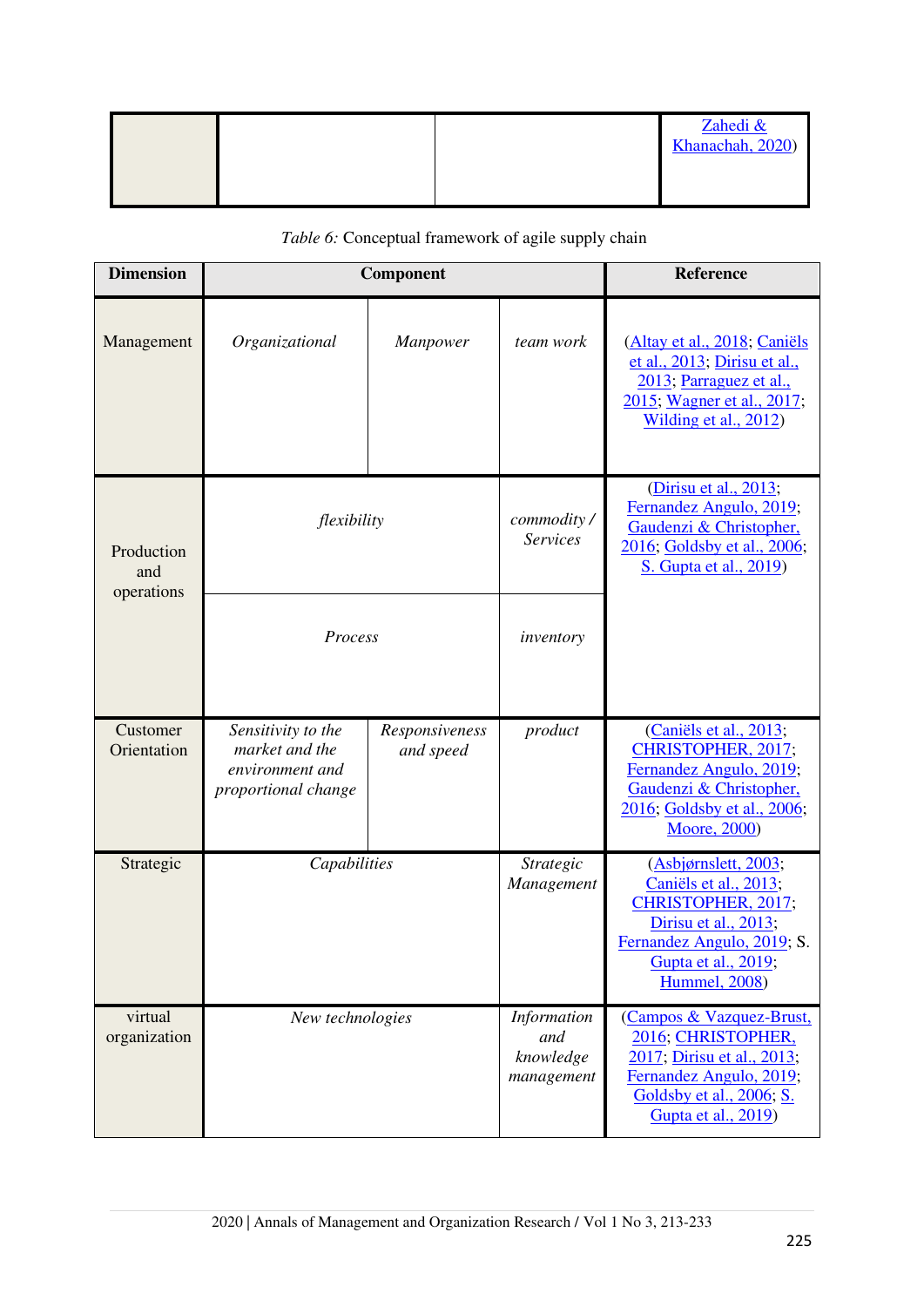# **3. Research methodology**

In this research, first, a new conceptual model was presented by reviewing extensive scientific sources. This model is then tested from the perspective of the research sample. This research is applied in terms of purpose and descriptive-analytical in terms of method. The statistical population and the sample of this research are all managers and experts in the field of the supply chain of project-based organizations in Tehran. The research sample is a total of 105 people who have been selected by purposeful and available sampling. Relevant components for measuring variables using focal groups and receiving the opinions of professors and experts in this field and applying their opinions, finally the dimensions and components introduced for measuring variables were used as a research model. To measure variables, the method of structural equations and use PLS software has been used. In this study, the questionnaire's internal consistency test was performed after measuring the validity of experts and the value of Cronbach's alpha coefficient for 114 questions designed for the lean-agile supply chain of project-oriented organizations was 0.92.

# *3.1. Research findings*

Smart PLS.2 software has been used to analyse the quantitative data. In Figure 1, factor loads are examined. In this model, 114 observed variables explain 41 hidden variables. The standard value for the significance of factor loads is 0.5 and the value of T is greater than 1.96 at the 95% confidence level. Due to the high number of questionnaire items, the possibility of hiding items in the software has been used to shape the dimensions and adequately provided.



*Figure 4:* Investigation of factor loads

Due to the fact that the factor load is greater than 0.5 and the t value is greatr than 1.96, all identified items significantly explain their variables (the results are presented in the appendix). The factor loads of each of the identified components are presented to explain the lean supply chain's main variables. The results showed that since the factor load is more significant than 0.5 and the value of t is greater than 1.96, all components significantly explain their main variables.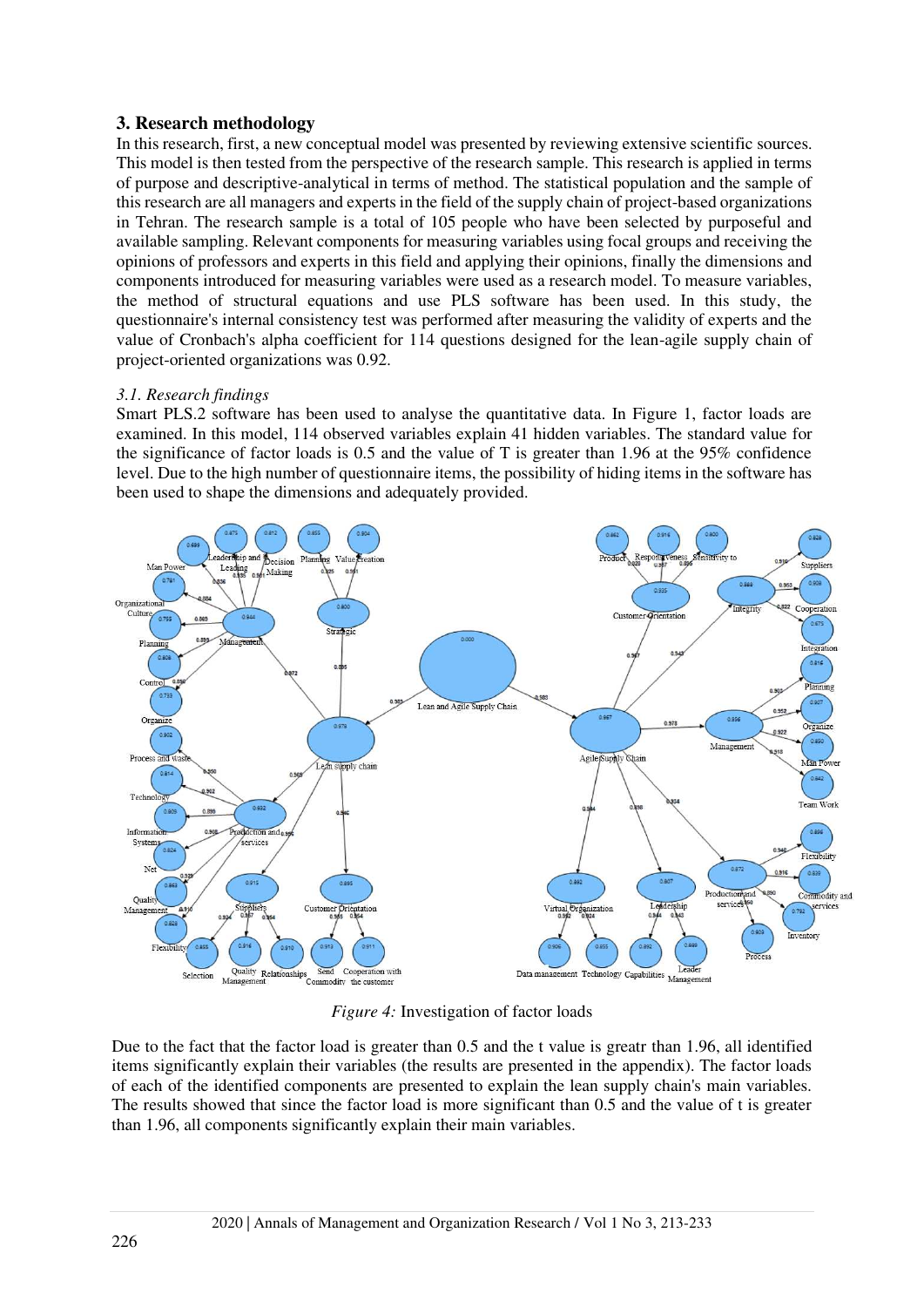| <b>Variable</b>            | Component                                                 | <b>Factor</b>    | standard | <b>Significance</b> |
|----------------------------|-----------------------------------------------------------|------------------|----------|---------------------|
|                            |                                                           | load             | error    | level t             |
|                            | Selection                                                 | 0.9245           | 0.0176   | 52.4846             |
| Suppliers                  | Relationships                                             | 0.9538           | 0.0082   | 116.4445            |
|                            | Quality management                                        | 0.9568           | 0.0093   | 102.8024            |
|                            | flexibility                                               | 0.0192<br>0.9098 |          | 47.4482             |
|                            | Production and service systems                            | 0.8994           | 0.0258   | 34.8915             |
|                            | Process and waste                                         | 0.9497           | 0.0098   | 96.6342             |
|                            | Technology                                                | 0.9021           | 0.0181   | 49.8995             |
| Production<br>and services | <b>Quality management Net</b><br>Commodities and services | 0.9292           | 0.0151   | 61.5411             |
|                            | Quality management Net<br><b>Commodities and Services</b> | 0.9077           | 0.0163   | 55.7646             |
|                            | Quality management Net<br>Commodities s and services      | 0.9159           | 0.0171   | 53.4754             |
| Strategic                  | Value Creation Strategic<br>Planning                      | 0.9506           | 0.0086   | 110.1817            |
|                            | Value Creation Strategic<br>Planning                      | 0.9246           | 0.0153   | 60.3272             |
|                            | Planning                                                  | 0.8688           | 0.0256   | 33.9078             |
| Management                 | Decision Making and Problem<br>Solving                    | 0.9011           | 0.0219   | 41.056              |
|                            | Leadership and Leading                                    | 0.9352           | 0.0106   | 88.4265             |
|                            | Control                                                   | 0.8987           | 0.0203   | 44.2928             |
|                            | Manpower                                                  | 0.8361           | 0.0378   | 22.1454             |
|                            | Organizational Culture                                    | 0.8836           | 0.0225   | 39.2177             |
|                            | Organizational                                            | 0.8564           | 0.0279   | 30.7353             |
| Customer                   | <b>Customer Cooperation</b>                               | 0.9543           | 0.0094   | 101.6515            |
| Orientation                | <b>Send Commodities</b>                                   | 0.9554           | 0.0093   | 102.7352            |

*Table 7:* Factor loads of identified components for lean supply chain

Table 7 presents the factor loads of each of the identified components to explain the agile supply chain's main variables. The results showed that since the factor load is more significant than 0.5 and the value of t is greater than 1.96, and all components significantly explain their main variables.

|  | Table 8: Factor loads of identified components for agile supply chain |
|--|-----------------------------------------------------------------------|
|  |                                                                       |

| <b>Variable</b> | Component                     | <b>Component</b> | <b>Factor</b> | standard |
|-----------------|-------------------------------|------------------|---------------|----------|
|                 |                               |                  | load          | error    |
| Customer        | Sensitivity to the Market and | 0.8946           | 0.0284        | 31.4483  |
| Orientation     | the Environment               |                  |               |          |
|                 | Product                       | 0.9282           | 0.0128        | 72.6296  |
|                 | Responsiveness and Speed      | 0.9573           | 0.0081        | 118.7135 |
| Integrity       | <b>Suppliers</b>              | 0.91             | 0.0249        | 36.6014  |
|                 | Cooperation                   | 0.953            | 0.0106        | 89.5693  |
|                 | Integration                   | 0.8216           | 0.0289        | 28.381   |
| virtual         | Technology                    | 0.9245           | 0.0165        | 55.9969  |
| organization    | Information and Knowledge     | 0.9516           | 0.0101        | 94.2495  |
|                 | Management                    |                  |               |          |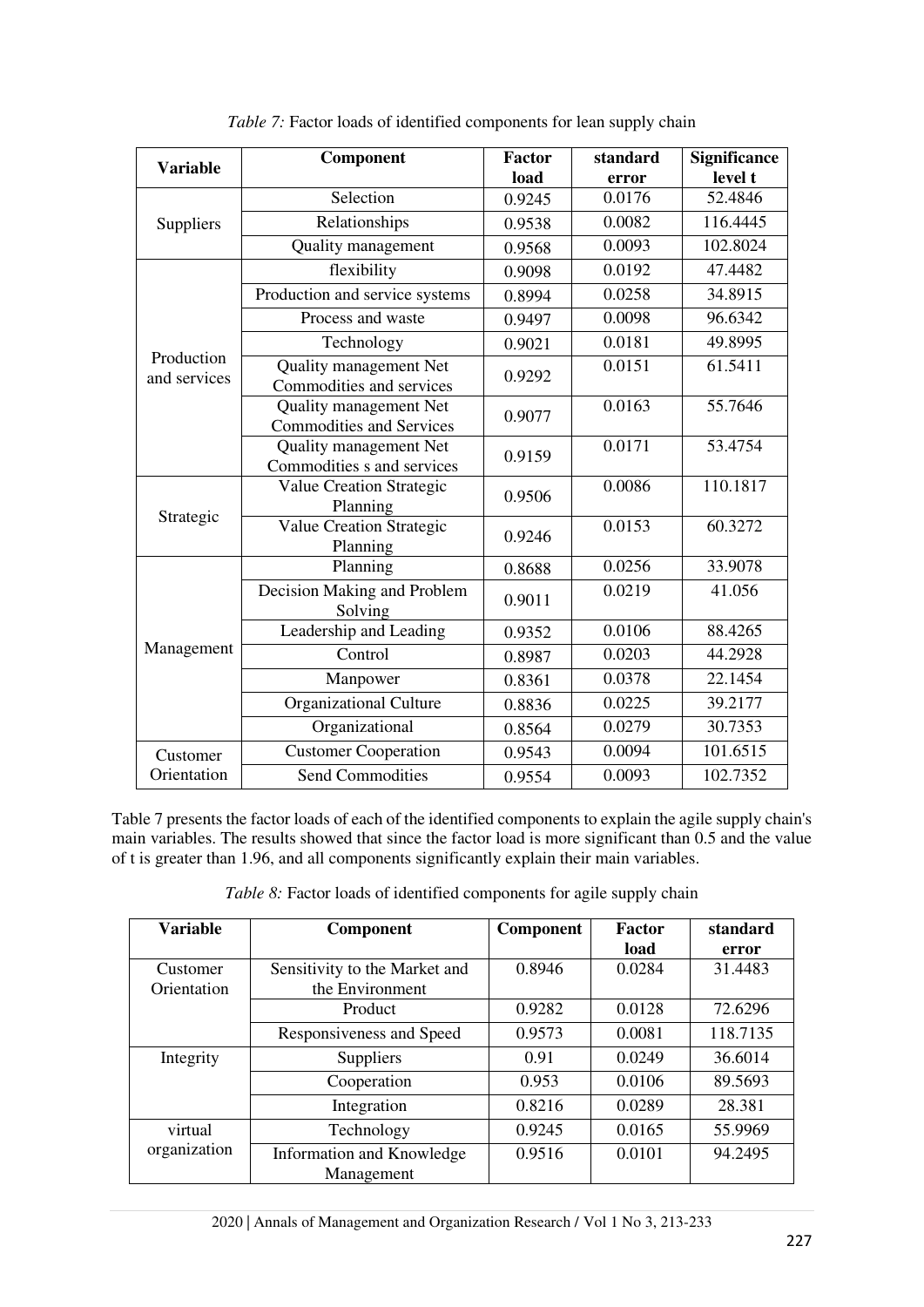| Production and                      | <b>Process</b>              | 0.9504 | 0.0123 | 77.5236  |
|-------------------------------------|-----------------------------|--------|--------|----------|
| services                            | inventory                   | 0.89   | 0.0199 | 44.7868  |
|                                     | Flexibility                 | 0.9465 | 0.0126 | 75.187   |
| Strategic                           | Capabilities                | 0.9445 | 0.0119 | 79.236   |
| Variable<br>Customer<br>Orientation | <b>Strategic Management</b> | 0.9427 | 0.0117 | 80.8948  |
|                                     | Planning                    | 0.9034 | 0.0241 | 37.4928  |
|                                     | Organizational              | 0.9524 | 0.0091 | 104.2988 |
|                                     | Manpower                    | 0.9222 | 0.018  | 51.104   |
|                                     | Team Work                   | 0.9178 | 0.0141 | 64.9163  |

Table 8 examines the research model's validity and reliability based on the validity indices of convergence, divergence, Cronbach's alpha, and combined reliability.

| <b>Variables</b>                                 | Convergence<br>validity | <b>Combined</b><br>reliability | Cronbach's<br>alpha |
|--------------------------------------------------|-------------------------|--------------------------------|---------------------|
| <b>Value Creation</b>                            | 0.7087                  | 0.8793                         | 0.7935              |
| Send Commodity                                   | 0.7625                  | 0.9058                         | 0.8431              |
| Inventory                                        | 0.5596                  | 0.7284                         | 0.5249              |
| Selection                                        | 0.7192                  | 0.8848                         | 0.8045              |
| Lean Flexibility                                 | 0.7205                  | 0.8854                         | 0.8055              |
| <b>Agile Flexibility</b>                         | 0.831                   | 0.9365                         | 0.8983              |
| Lean Planning                                    | 0.6715                  | 0.8593                         | 0.7547              |
| <b>Agile Planning</b>                            | 0.5533                  | 0.7874                         | 0.6017              |
| Strategic Planning                               | 0.5977                  | 0.8151                         | 0.6557              |
| Lean Suppliers                                   | 0.6491                  | 0.9432                         | 0.9321              |
| <b>Agile Suppliers</b>                           | 0.5519                  | 0.7596                         | 0.5368              |
| Decision Making and Problem Solving              | 0.641                   | 0.8416                         | 0.7159              |
| <b>Lean Production and Services</b>              | 0.6347                  | 0.9688                         | 0.9655              |
| <b>Agile Production and Services</b>             | 0.5553                  | 0.9291                         | 0.9082              |
| Sensitivity to the Market and the<br>Environment | 0.5028                  | 0.7126                         | 0.4509              |
| <b>Lean Strategy</b>                             | 0.5754                  | 0.8897                         | 0.8499              |
| <b>Agile Strategy</b>                            | 0.6142                  | 0.9045                         | 0.8721              |
| Relationships                                    | 0.7434                  | 0.8968                         | 0.8273              |
| Virtual Organization                             | 0.6029                  | 0.8985                         | 0.861               |
| Lean Organization                                | 0.7156                  | 0.8829                         | 0.801               |
| <b>Agile Organization</b>                        | 0.7313                  | 0.8907                         | 0.8153              |
| Production and Service Systems                   | 0.6973                  | 0.8733                         | 0.7818              |
| Process                                          | 0.6989                  | 0.8742                         | 0.7839              |
| Process and Waste                                | 0.7891                  | 0.9181                         | 0.866               |
| <b>Organizational Culture</b>                    | 0.7281                  | 0.8889                         | 0.8131              |
| Lean Technology                                  | 0.7482                  | 0.8985                         | 0.8298              |
| Agile Technology                                 | 0.6257                  | 0.829                          | 0.6907              |
| Capabilities                                     | 0.6912                  | 0.8695                         | 0.7712              |
| Product                                          | 0.639                   | 0.8383                         | 0.7113              |

*Table 9:* Validity and reliability of the research model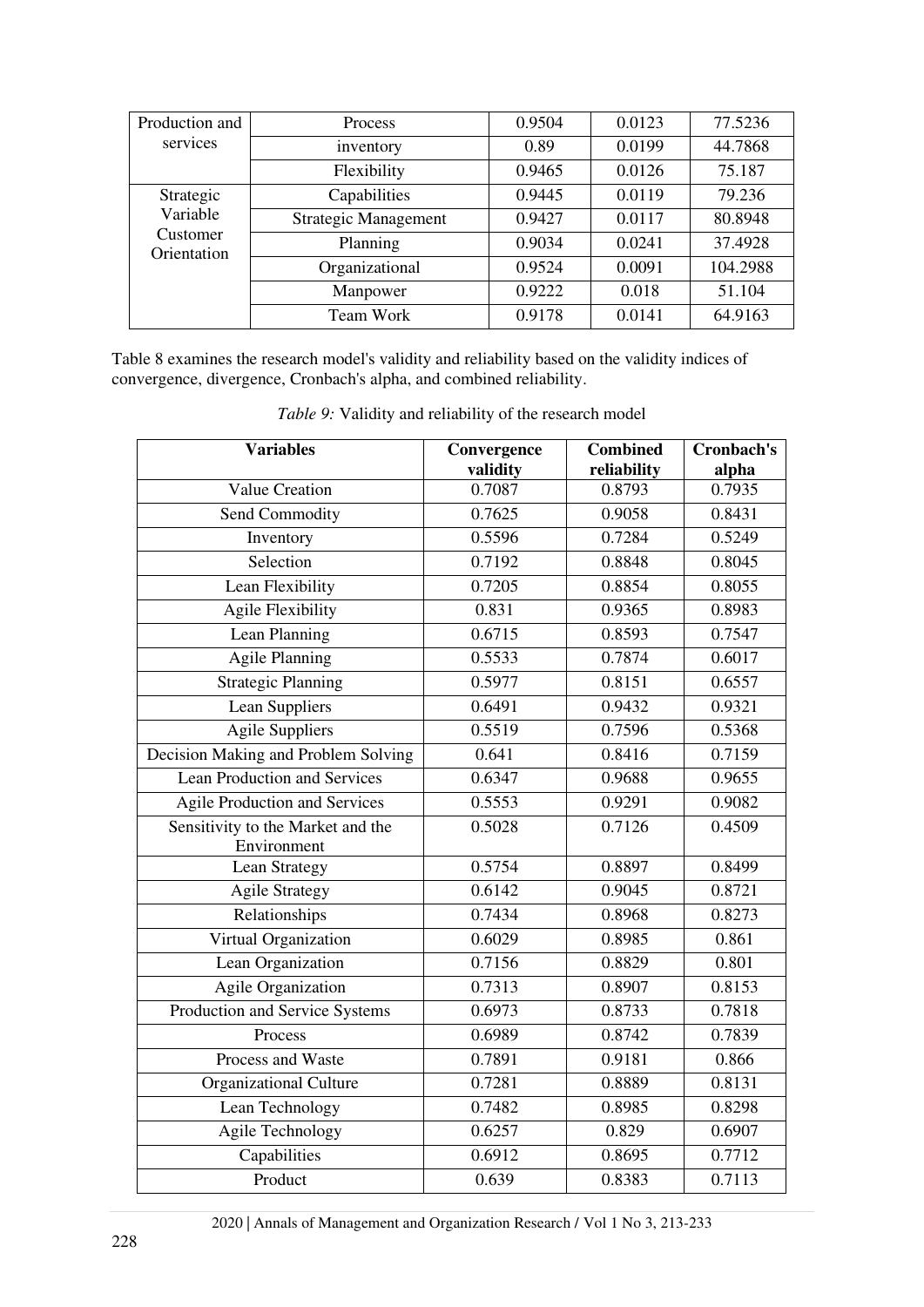| Lean Management                         | 0.518  | 0.955  | 0.9478 |
|-----------------------------------------|--------|--------|--------|
| Agile Management                        | 0.5741 | 0.9409 | 0.9303 |
| Information and Knowledge<br>Management | 0.7429 | 0.8965 | 0.8267 |
| <b>Strategic Management</b>             | 0.6939 | 0.8714 | 0.7796 |
| Lean Quality Management                 | 0.8253 | 0.9341 | 0.8941 |
| <b>Agile Quality Management</b>         | 0.7179 | 0.884  | 0.8026 |
| <b>Lean Customer Orientation</b>        | 0.6884 | 0.9298 | 0.9093 |
| <b>Agile Customer Orientation</b>       | 0.5696 | 0.9157 | 0.8895 |
| <b>Net</b>                              | 0.7546 | 0.9022 | 0.8374 |
| Lean Manpower                           | 0.572  | 0.6043 | 0.2153 |
| <b>Agile Manpower</b>                   | 0.6497 | 0.8455 | 0.7205 |
| Leadership and Leading                  | 0.6681 | 0.8568 | 0.7485 |
| Cooperation                             | 0.7521 | 0.9008 | 0.8341 |
| <b>Customer Cooperation</b>             | 0.7478 | 0.8989 | 0.8312 |
| Responsiveness and Speed                | 0.8281 | 0.9353 | 0.8281 |
| <b>Team Work</b>                        | 0.7589 | 0.9042 | 0.7589 |
| Commodity and Services                  | 0.5962 | 0.7119 | 0.5962 |
| Control                                 | 0.7397 | 0.895  | 0.7397 |
| Integration                             | 0.5628 | 0.7125 | 0.5628 |
| Integrity                               | 0.5786 | 0.8788 | 0.5786 |

Given that the appropriate value for the two Cronbach's alpha indices and the combined reliability is 0.7, it is clear that the variables under study are in the desired position. The appropriate value for the convergence validity index is 0.5. It is determined that the latent variables (structures) are in the desired condition.

| The main<br>variable  | Subset variables               | Factor load | standard<br>error | Significance level |
|-----------------------|--------------------------------|-------------|-------------------|--------------------|
|                       | Suppliers                      | 0.9565      | 0.0135            | 70.9024            |
|                       | <b>Production and Services</b> | 0.9654      | 0.0075            | 129.5599           |
| Lean supply<br>chain  | Strategic                      | 0.8945      | 0.0241            | 37.0977            |
|                       | Management                     | 0.9718      | 0.008             | 121.6703           |
|                       | <b>Customer Orientation</b>    | 0.9459      | 0.0104            | 91.1271            |
|                       | Production and Services        | 0.934       | 0.0161            | 57.9982            |
| Agile supply<br>chain | Strategic                      | 0.8985      | 0.0264            | 34.0133            |
|                       | Virtual Organization           | 0.9444      | 0.0124            | 75.9486            |
|                       | Management                     | 0.9779      | 0.0049            | 198.5714           |
|                       | <b>Customer Orientation</b>    | 0.9671      | 0.0069            | 139.2809           |
|                       | Integrity                      | 0.9426      | 0.0121            | 77.6671            |

*Table 10:* Factor loads of research variables

The results of factor loads showed that management has the highest factor load in the lean supply chain. Also, in the agile supply chain, the management variable has the highest factor load.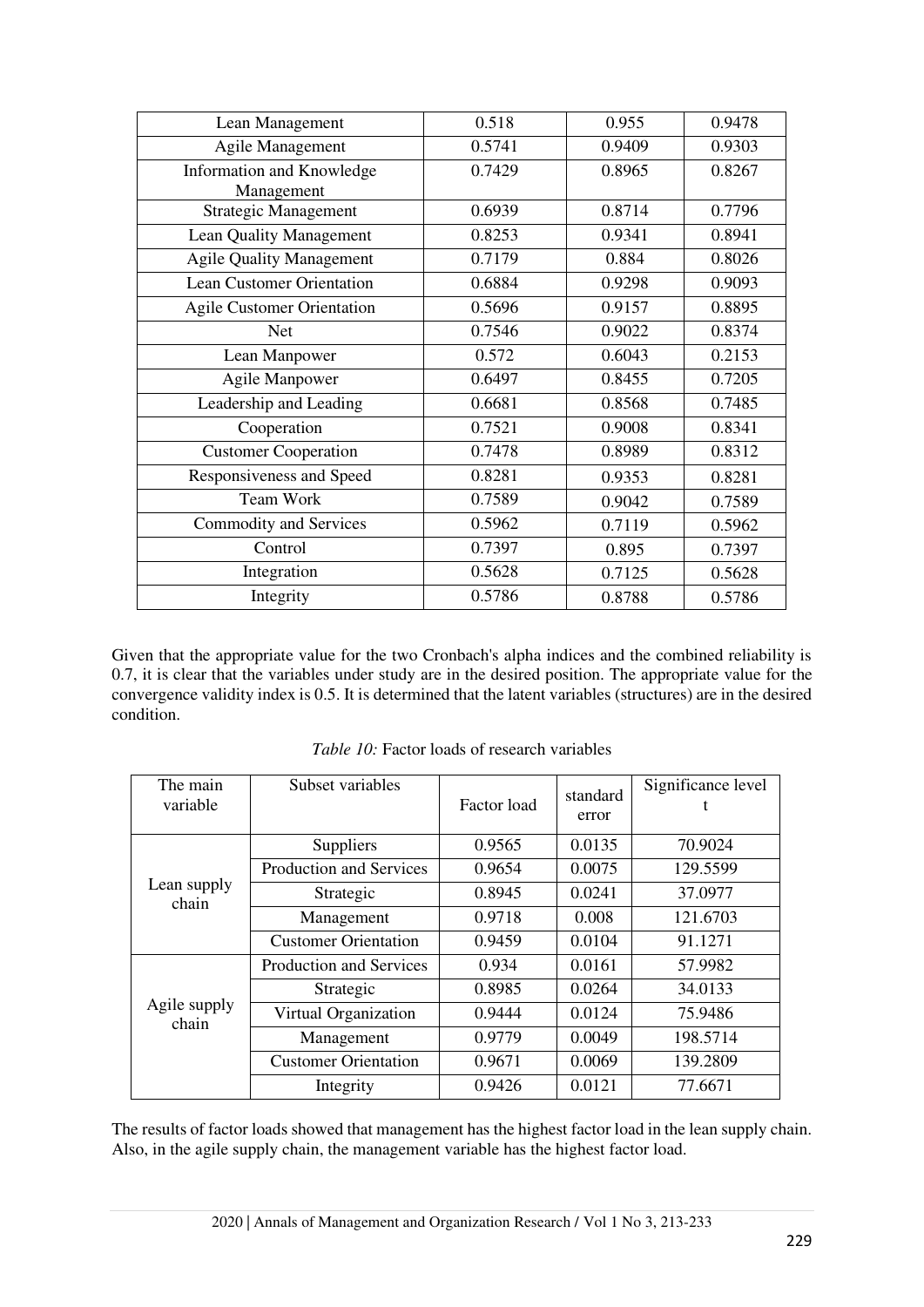# **5. Conclusion**

In organizations with high uncertainty levels, it is challenging to predict changes in supply and demand daily. There are many instances of "events and impacts" that affect supply chain operations. Examples of such organizations are project-based organizations. Thus, logistics in such organizations have created tools and methods to deal with short-term changes in order to improve agility in their supply chain. In fact, in addition to the risk to the coordination of supply and demand, disorder is also a major risk to the supply chain. Due to the nature of project-oriented organizations' activities, this organization is always faced with the possibility of consistent changes in the external environment with which it always interacts. Therefore, in this article, by reviewing previous research in the field of project supply chain, we first examine the important indicators and parameters of this chain; Then, according to these organizations' nature, we tried to integrate lean and agility parameters in this supply chain. Therefore, according to studies conducted in this field, key parameters were extracted, and finally a conceptual model for agile lean supply chain design in project-based organizations given.

The research results from the opinions of managers and supply chain experts of project-oriented organizations that the lean and agile supply chain model of project-based organizations includes 38 components. In the Lean Supply Chain section, what explains the field of management is summarised in seven components. An organization can be successful in this area by paying attention to decisionmaking, problem-solving, guidance and leadership, human resources, organizational culture, planning, control and organization. In this regard, it is necessary to pay special attention to human resources and strategies such as improving employee motivation, readiness for change, training and promotion of employee empowerment, employee participation in change, employee suggestion system and goal setting for employees. In this area, the organizational culture in which the development and promotion of lean culture, the promotion of the culture of continuous improvement, and the promotion of the culture of responsibility should be considered. In the field of planning, attention should be paid to the continuous reduction of activity time and inter-sectoral coordination should be done to improve the level of planning. The field of control pays attention to the control levels in the areas of process and customer.

Another variable that explains the lean supply chain is production and services. This variable focuses on the six components of process and waste, technology, production and service systems, net, quality management and flexibility. In this regard, factors such as the use of new technologies, rapid exchange of information, research on new commodities or processes, analysis of the cause of failure, cooperation of stakeholders in quality improvement programs, flexibility of product and service, flexibility of time to operate And pay special attention to preventive maintenance. The third variable in explaining the lean supply chain is strategy, which includes two components of value creation and strategic planning. In this area, focus on value-added, value flow planning, value flow identification, integrated planning, strategic goals and plans, and strategic cost management should be on the organization's agenda. The fourth variable explaining the lean supply chain is suppliers, which define the three components of selection, quality management and its relationships. In this area, attention should be paid to indicators such as determining supplier ranking indicators, applying scientific methods to select suppliers, teaching quality principles to suppliers, creating suppliers, managing supplier relationships, and partnering with suppliers. The fifth variable in this area is customer orientation, which explains the lean supply chain. There are two components of sending commodities and customer cooperation in this sector, and in it indicators such as fast and safe delivery of commodities, reducing waiting time for customer orders, receiving fast information from customer needs and creating continuous improvement and continuous response to customer problems are needed to improve the level. It should be considered.

In the field of the agile supply chain, the first explanation of this field is management, which is defined by four components: planning, organizational, manpower and carte blanche. In this field, indicators such as team planning, team goal setting, participatory design and product team, Optimal use of resources, alignment of supply chain partners, use of transportation models, organizational structure, cross-sectoral cooperation, employment of multi-skilled employees, employee participation, quick and smart decision making and reduction of the organizational hierarchy should be considered as components To improve the level of management in the field of the agile supply chain should be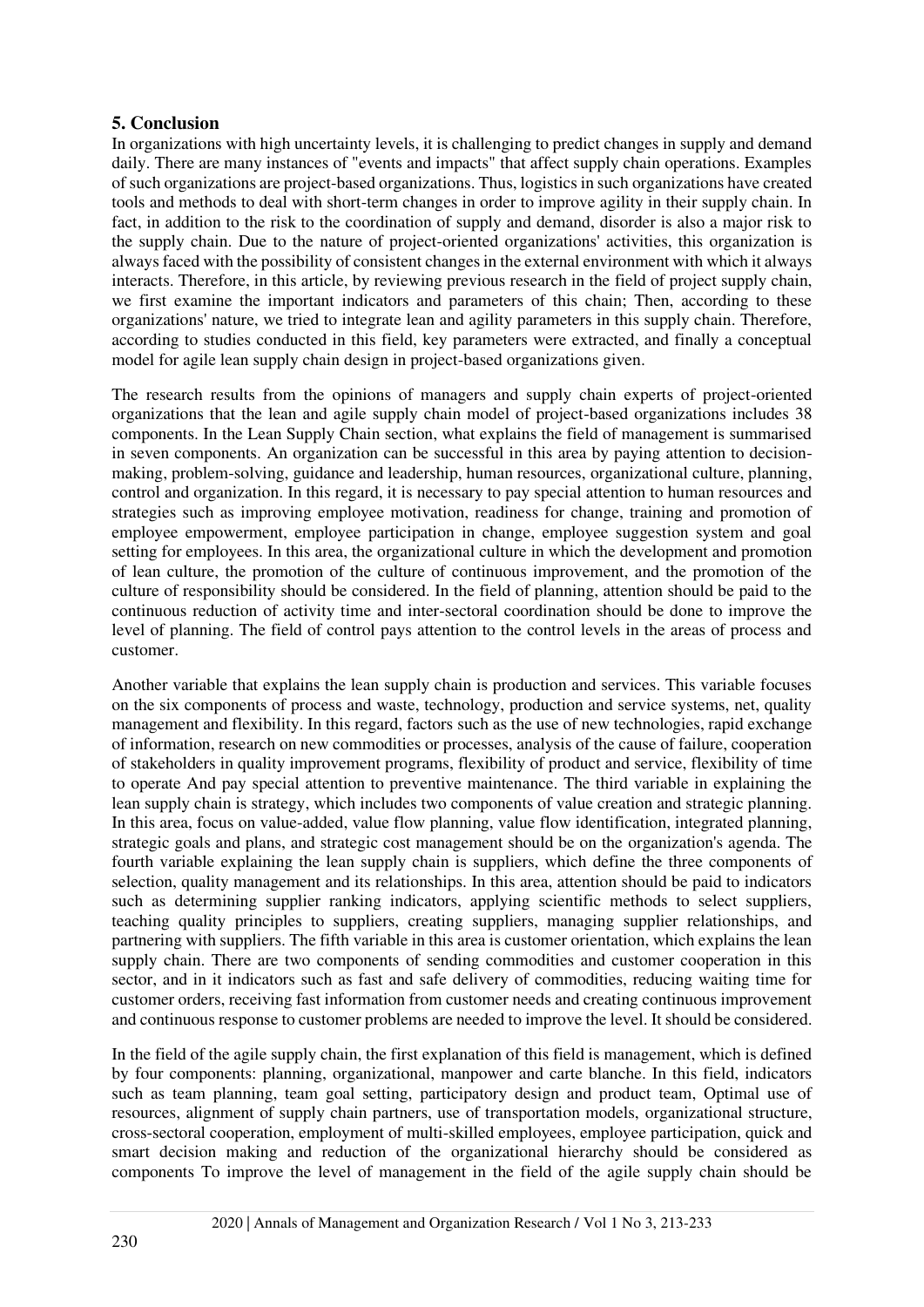considered. The second explanation in the agile supply chain field is customer orientation, which includes three components of market and environment sensitivity, responsiveness and speed, and the product. In this area, in order to improve the level of customer orientation, it is necessary to improve the indicators of recognising the flows formed in the market, responding to market changes, paying attention to customer needs, fast order processing, efficient use of time, matching product features with market needs and volume. Customer participation in determining product specifications is pointed out. The third explanation is integration, which is described by the three components of suppliers, cooperation and integration. To improve the level of integration in order to improve the performance level of agile supply chain, it is necessary to have coordinated supply indicators, supplier cooperation in product design, trust between suppliers, intra-organizational coordination, information matching within the organization, product design based on interaction and sharing Common interests pointed out. The fourth explanation is the virtual organization, which is defined by the two components of technology and information and knowledge management. Important indicators in this area are the use of Internet services, investment in technology, use of technology to improve knowledge and Skills, data management in the supply chain, automation of administrative activities and the use of information technology infrastructure, which should be considered to improve the level of virtual organization. Service and strategic production variables are the final explanations that in this regard it is necessary to focus on competitive capabilities, providing interactivity, aligning the capabilities of partners, investing in innovation, futures studies, strategic vision, inventory management, Continued improvement and use of quality control systems.

#### **References**

- <span id="page-18-4"></span>Altay, N., Gunasekaran, A., Dubey, R., & Childe, S. J. (2018). Agility and resilience as antecedents of supply chain performance under moderating effects of organizational culture within the humanitarian setting: a dynamic capability view. *Production Planning & Control*, 29(14), 1158-1174.
- <span id="page-18-5"></span>Asbjørnslett, B. E. (2003). *Project supply chain management: from agile to lean.*
- <span id="page-18-8"></span>Baker, D. P., Day, R., & Salas, E. (2006). Teamwork as an essential component of high-reliability organizations. *Health services research, 41*(4p2), 1576-1598.
- <span id="page-18-14"></span>Baker, P. (2008). *The role, design and operation of distribution centres in agile supply chains.*
- <span id="page-18-2"></span>Browning, T. R., & Heath, R. D. (2009). Reconceptualising the effects of lean on production costs with evidence from the F-22 program. *Journal of operations management, 27*(1), 23-44.
- <span id="page-18-10"></span>Campos, L. M., & Vazquez-Brust, D. A. (2016). Lean and green synergies in supply chain management. *Supply Chain Management: An International Journal*.
- <span id="page-18-1"></span>Caniëls, M. C., Gehrsitz, M. H., & Semeijn, J. (2013). Participation of suppliers in greening supply chains: an empirical analysis of German automotive suppliers. *Journal of Purchasing and supply management, 19*(3), 134-143.
- <span id="page-18-3"></span>Charles, A. (2010). *Improving the design and management of agile supply chains: feedback and application in the context of humanitarian aid.*
- <span id="page-18-9"></span>CHRISTOPHER, M. I. (2017). *Logistics & supply chain management*.
- <span id="page-18-7"></span>Dirisu, J. I., Iyiola, O., & Ibidunni, O. (2013). Product differentiation: A tool of competitive advantage and optimal organizational performance (A study of Unilever Nigeria PLC). *European Scientific Journal, 9*(34).
- <span id="page-18-12"></span>Fernandez Angulo, L. R. (2019). *Emergent subcontracting models and owner involvement in selecting subcontracting strategies and participants in the US Construction Industry.*
- <span id="page-18-11"></span>Frolick, M. N., & Ariyachandra, T. R. (2006). Business performance management: One truth. *IS Management, 23*(1), 41-48.
- <span id="page-18-0"></span>Gaudenzi, B., & Christopher, M. (2016). Achieving supply chain 'Leagility' through a project management orientation. *International Journal of Logistics Research and Applications, 19*(1), 3-18.
- <span id="page-18-6"></span>Goldsby, T. J., Griffis, S. E., & Roath, A. S. (2006). Modeling lean, agile, and leagile supply chain strategies. *Journal of business logistics, 27*(1), 57-80.
- <span id="page-18-13"></span>Gupta, S., Drave, V. A., Bag, S., & Luo, Z. (2019). Leveraging smart supply chain and information system agility for supply chain flexibility. *Information Systems Frontiers, 21*(3), 547-564.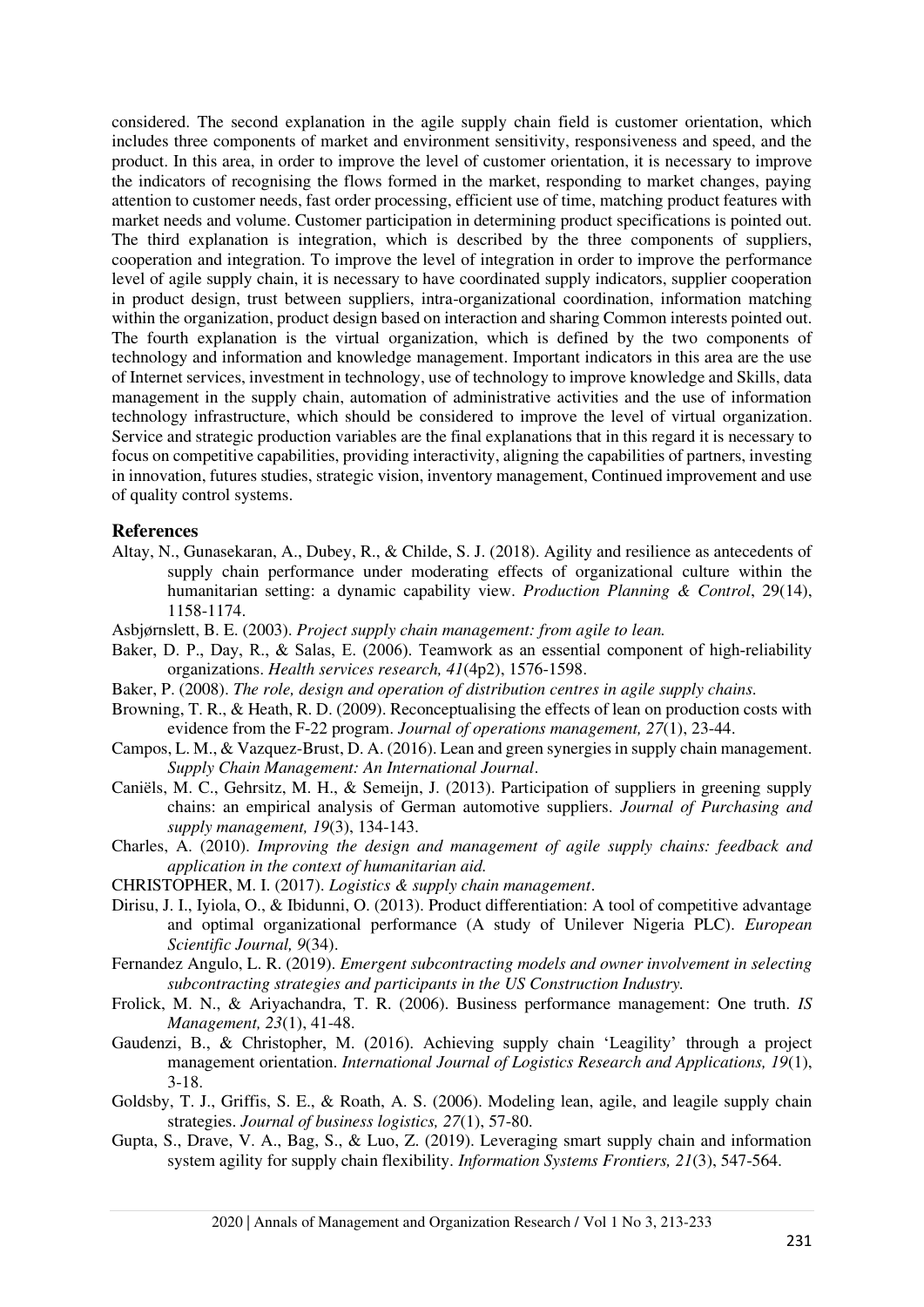- <span id="page-19-14"></span>Gupta, T. K., & Singh, V. (2015). A systematic approach to evaluate supply chain management environment index using graph theoretic approach. *International Journal of Logistics Systems and Management, 21*(1), 1-45.
- <span id="page-19-5"></span>Hanckmann, P., Schutte, K., De Penning, L., & Burghouts, G. J. (2017). *Video access system and method based on action type detection*. In: Google Patents.
- <span id="page-19-21"></span>Hassini, E., Surti, C., & Searcy, C. (2012). A literature review and a case study of sustainable supply chains with a focus on metrics. *International Journal of Production Economics, 140*(1), 69-82.
- <span id="page-19-4"></span>Hummel, D. (2008). *Population dynamics and supply systems: a transdisciplinary approach*: Campus Verlag.
- <span id="page-19-9"></span>Ismail, H., & Sharifi, H. (2006). A balanced approach to building agile supply chains. *International Journal of Physical Distribution & Logistics Management, 36*(6), 431-444.
- <span id="page-19-2"></span>Kuruppalil, Z. (2007). *Leanness and agility in job shops: A framework for a survey instrument developed using the Delphi method*: Indiana State University.
- <span id="page-19-1"></span>Loufrani-Fedida, S., & Missonier, S. (2015). The project manager cannot be a hero anymore! Understanding critical competencies in project-based organizations from a multilevel approach. *International Journal of Project Management, 33*(6), 1220-1235.
- <span id="page-19-10"></span>Mathur, B., Gupta, S., Meena, M. L., & Dangayach, G. (2018). Healthcare supply chain management: literature review and some issues. *Journal of Advances in Management Research*.
- <span id="page-19-11"></span>Mishra, J. L., Hopkinson, P. G., & Tidridge, G. (2018). Value creation from circular economy-led closed loop supply chains: a case study of fast-moving consumer goods. *Production Planning & Control, 29*(6), 509-521.
- <span id="page-19-6"></span>Moore, M. H. (2000). Managing for value: organizational strategy in for-profit, nonprofit, and governmental organizations. *Nonprofit and voluntary sector quarterly, 29*(1\_suppl), 183-204.
- <span id="page-19-7"></span>Neumar, R. W., Otto, C. W., Link, M. S., Kronick, S. L., Shuster, M., Callaway, C. W., . . . Silvers, S. M. (2010). Part 8: adult advanced cardiovascular life support: 2010 American Heart Association guidelines for cardiopulmonary resuscitation and emergency cardiovascular care. *Circulation, 122*(18\_suppl\_3), S729-S767.
- <span id="page-19-3"></span>Ngwainbi, M. (2008). *A framework supporting the design of a lean-agile supply chain towards improving logistics performance.* Unpublished Master's Thesis. Mälardalen University.
- <span id="page-19-17"></span>Parraguez, P., Eppinger, S. D., & Maier, A. M. (2015). Information flow through stages of complex engineering design projects: a dynamic network analysis approach. *IEEE Transactions on Engineering Management, 62*(4), 604-617.
- <span id="page-19-19"></span>Prajogo, D., & Olhager, J. (2012). Supply chain integration and performance: The effects of long-term relationships, information technology and sharing, and logistics integration. *International Journal of Production Economics, 135*(1), 514-522.
- <span id="page-19-16"></span>Pyrcz, M. J., & Deutsch, C. V. (2014). *Geostatistical reservoir modeling*: Oxford university press.
- <span id="page-19-13"></span>Qrunfleh, S., & Tarafdar, M. (2013). Lean and agile supply chain strategies and supply chain responsiveness: the role of strategic supplier partnership and postponement. *Supply Chain Management: An International Journal*.
- <span id="page-19-15"></span>Schönsleben, P. (2016). *Integral logistics management: operations and supply chain management within and across companies*: CRC Press.
- <span id="page-19-20"></span>Segerstedt, A., Olofsson, T., & Eriksson, P. E. (2010). Improving construction supply chain collaboration and performance: a lean construction pilot project. *Supply Chain Management: An International Journal*.
- <span id="page-19-12"></span>Shekarian, M., Nooraie, S. V. R., & Parast, M. M. (2020). An examination of the impact of flexibility and agility on mitigating supply chain disruptions. *International Journal of Production Economics, 220*, 107438.
- <span id="page-19-8"></span>Sidah, I. (2017). *Managing global supply chain capabilities: The role of information sharing/Sidah Idris.* University of Malaya,
- <span id="page-19-18"></span>Stadtler, H. (2008). Supply chain management—an overview. In *Supply chain management and advanced planning* (pp. 9-36): Springer.
- <span id="page-19-0"></span>Stock, J. R., & Boyer, S. L. (2009). Developing a consensus definition of supply chain management: a qualitative study. *International Journal of Physical Distribution & Logistics Management*.